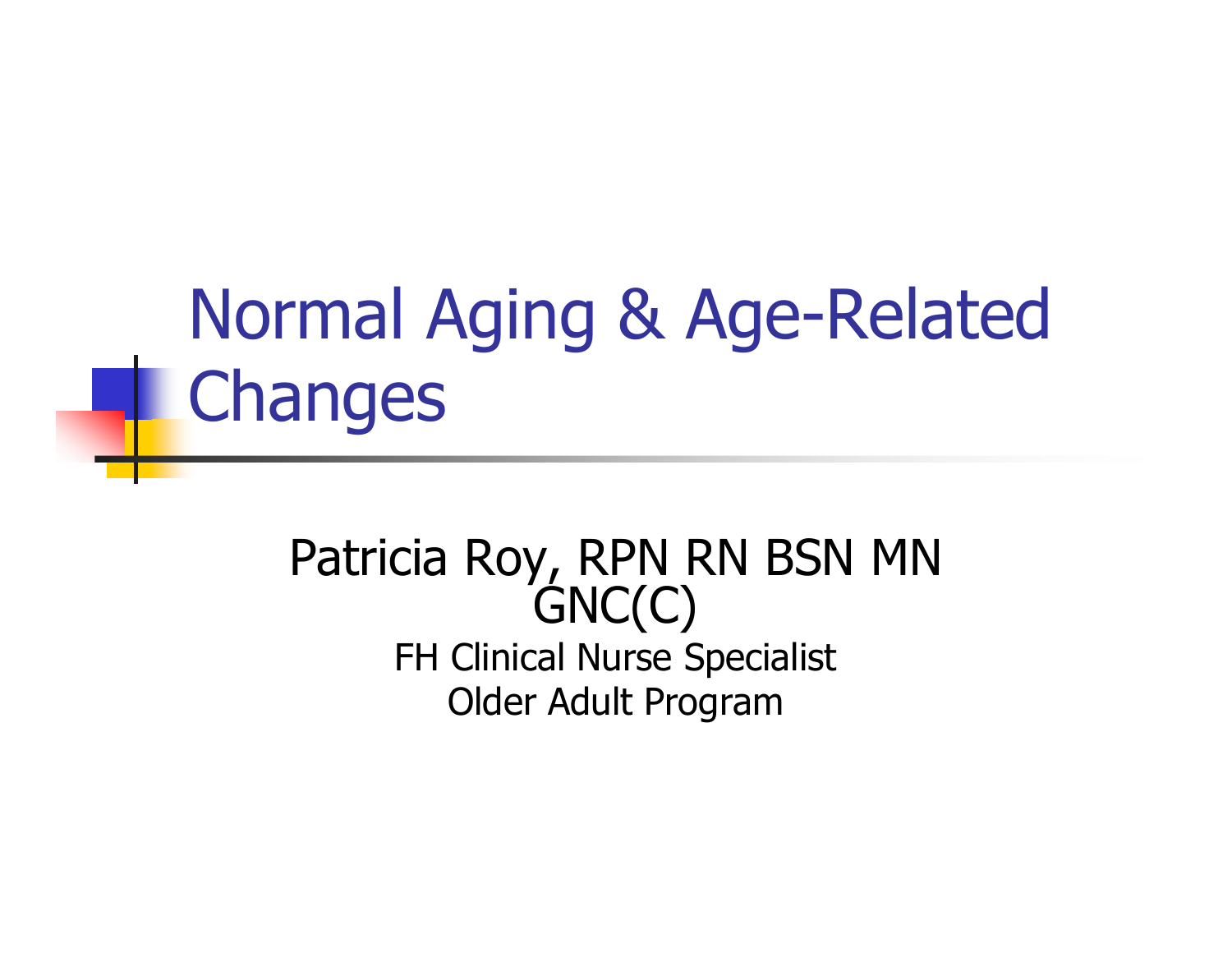Outline (Part 1-Normal Age-Related Changes)

- $\mathbb{R}^3$ **Executed Lines**
- $\mathbb{R}^3$ **Notainal Milke Conson geriatrics?**
- $\mathbb{R}^3$ ■ What is normal aging?
- $\mathbb{R}^3$ **NHAT are the Geriatric Giants?**
- $\mathbb{R}^n$ **NHAT are the nursing implications?**
- Evaluation after Part 2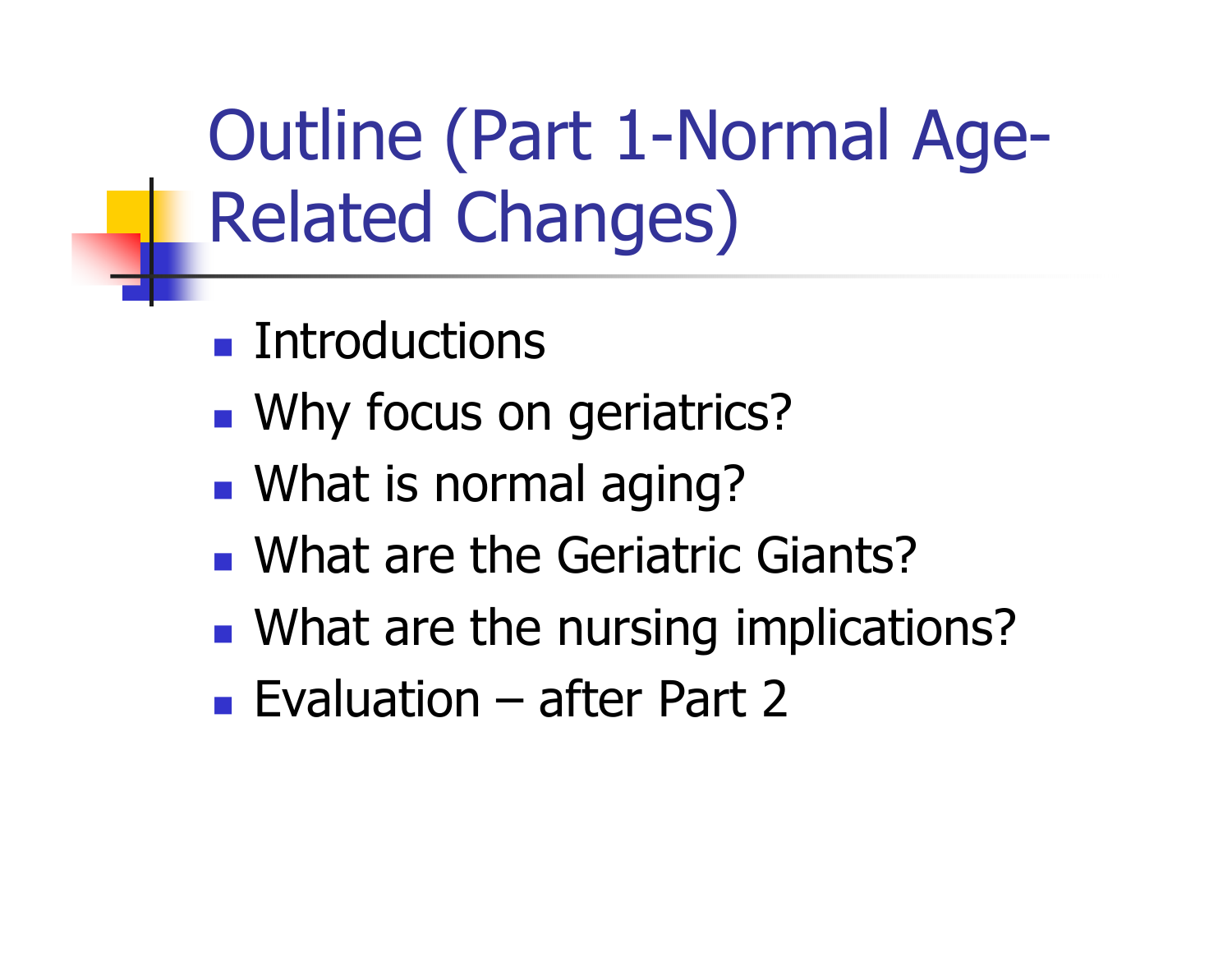# Why is geriatrics important to focus on?

- **Largest patient group seen in acute care,** residential, and community care
- **Service Service** Highest user of health care services, highest percentage of in-hospital days
- **Service Service** ■ Greatest diversity/difference within a group
- **Service Service** Disease presentations are different in older adults than young (e.g. depression, UTI) leading to the identification of the "Geriatric Giants"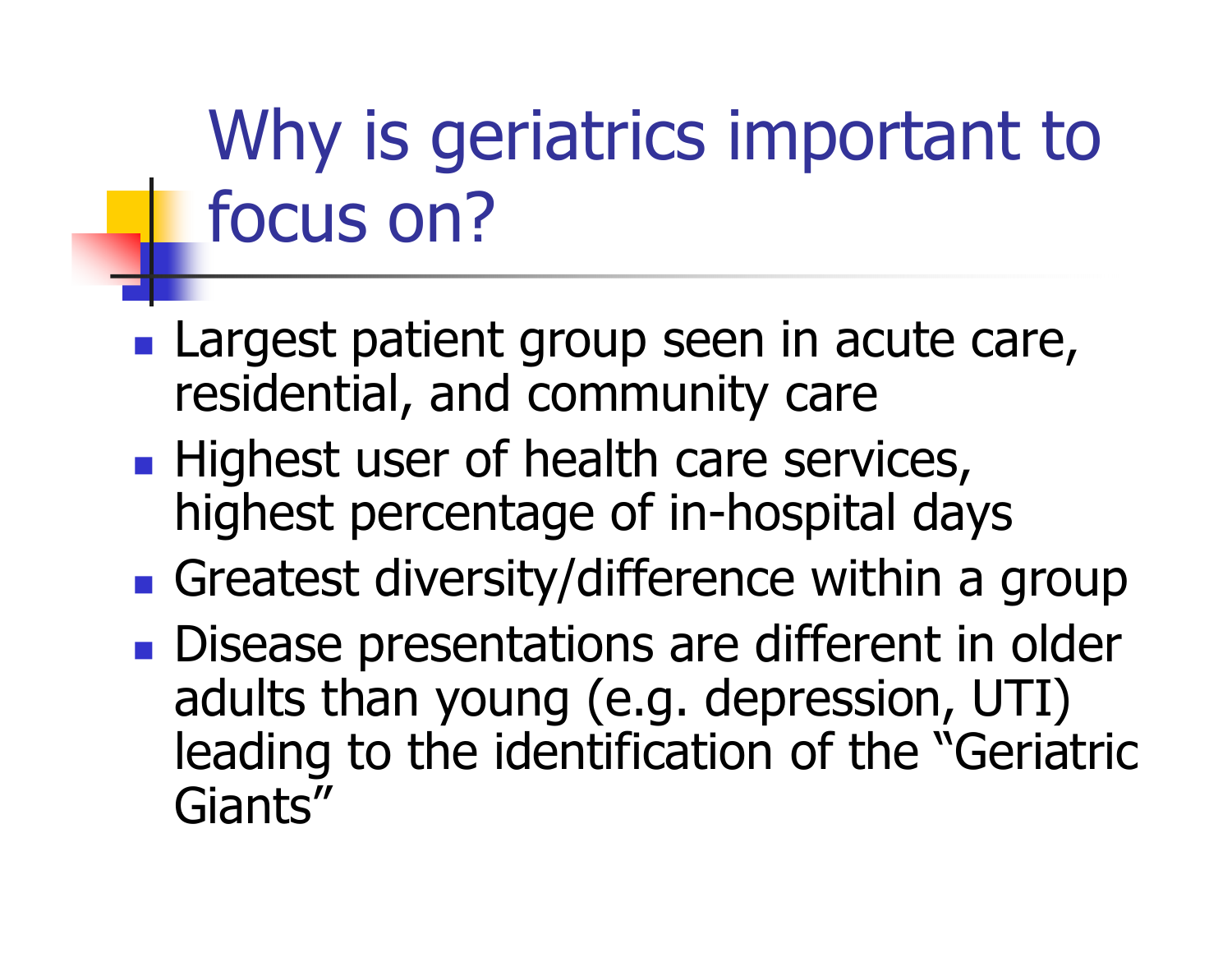# Population (2004) & projected (2029) of Older Adults in FH



Source: PEOPLE 29, BC Stats, BC Ministry of Health Services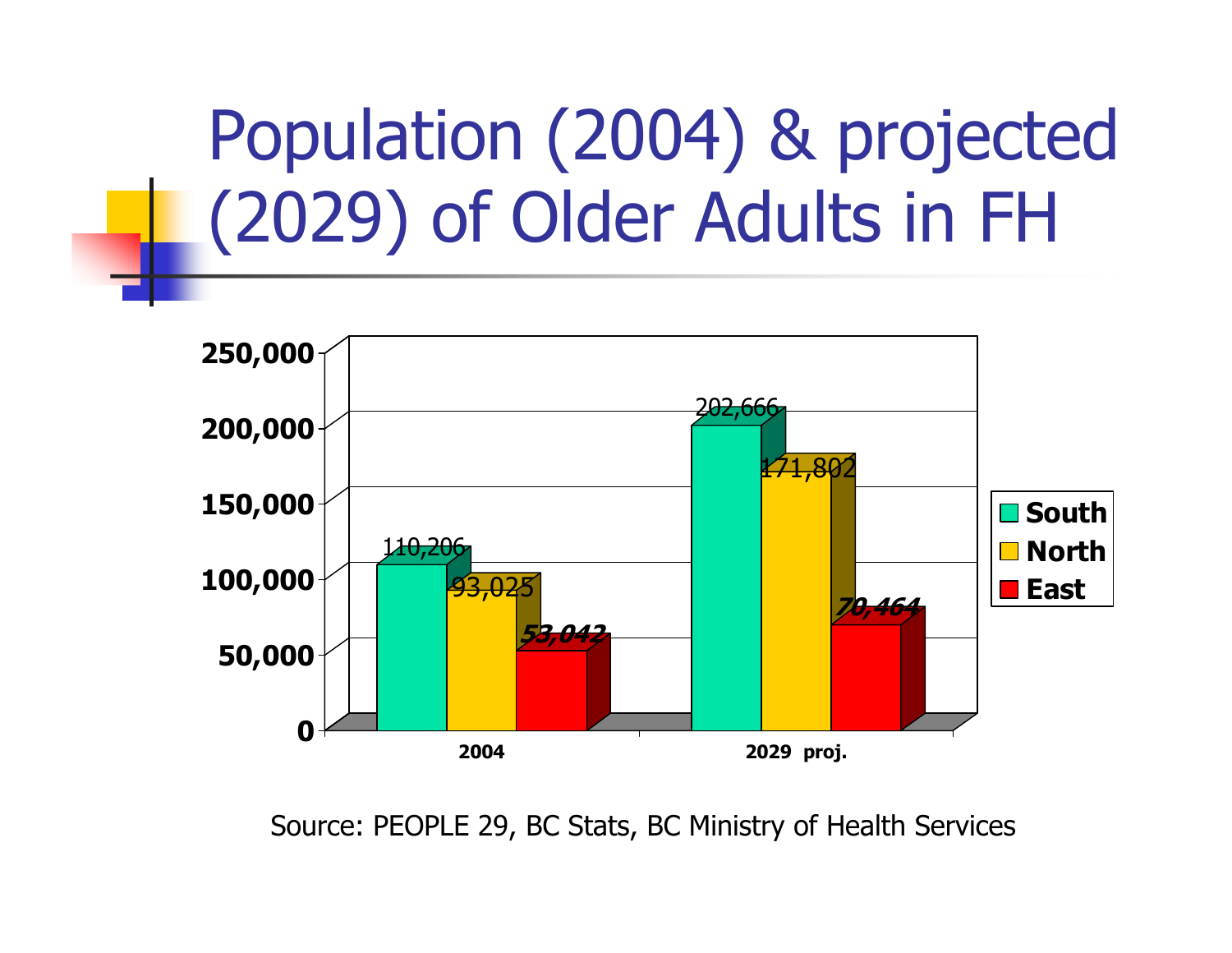## Myths of Aging

#### $\mathbb{R}^3$ ■ 10 questions to test your knowledge

# True or False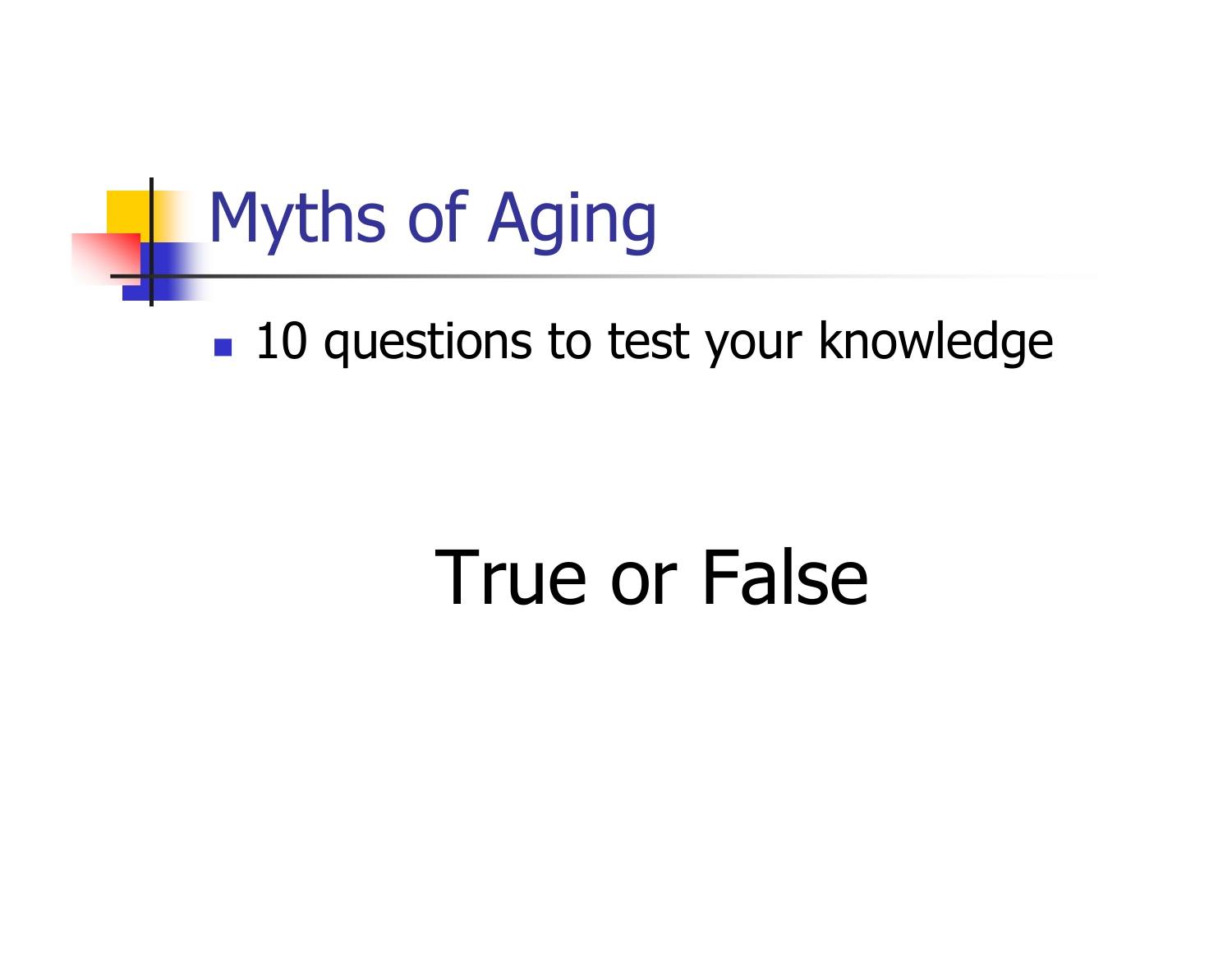# Some terms & a little theory…

- $\mathbb{R}^3$ **• Geriatric giants**
- $\mathbb{R}^3$ ■ Vicious circles
- $\mathbb{R}^3$ ■ The "F " word...function
- $\mathbb{R}^3$ **Theories of aging**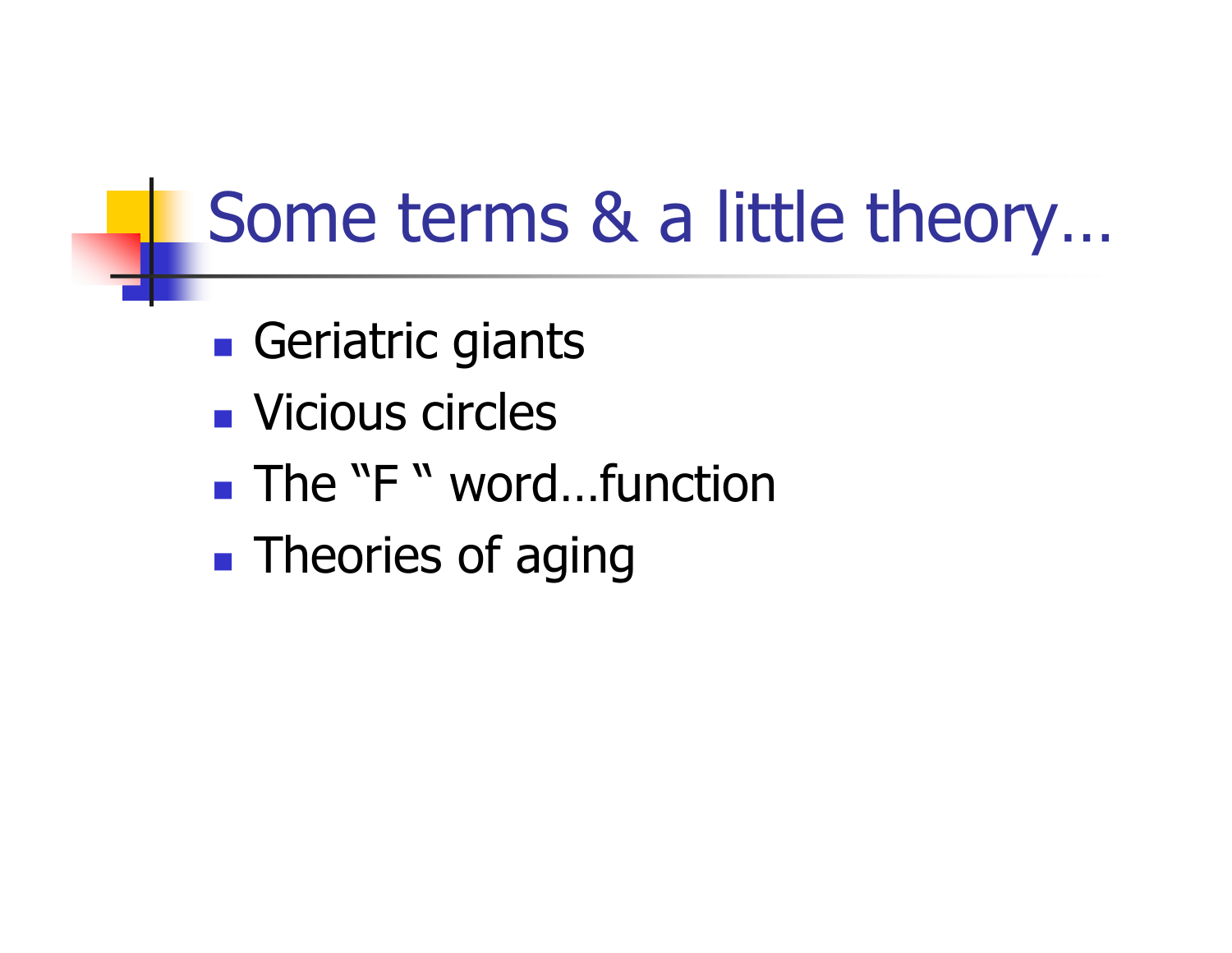# What are the Geriatric Giants?

- **Major conditions/disorders/syndromes** that can contribute to acceleration of biopsychosocial decline of older adults
- **Service Service Filte Frequently missed d/t pre-existing** chronic conditions
- **Predictable problems experienced by** older adults which are often preventable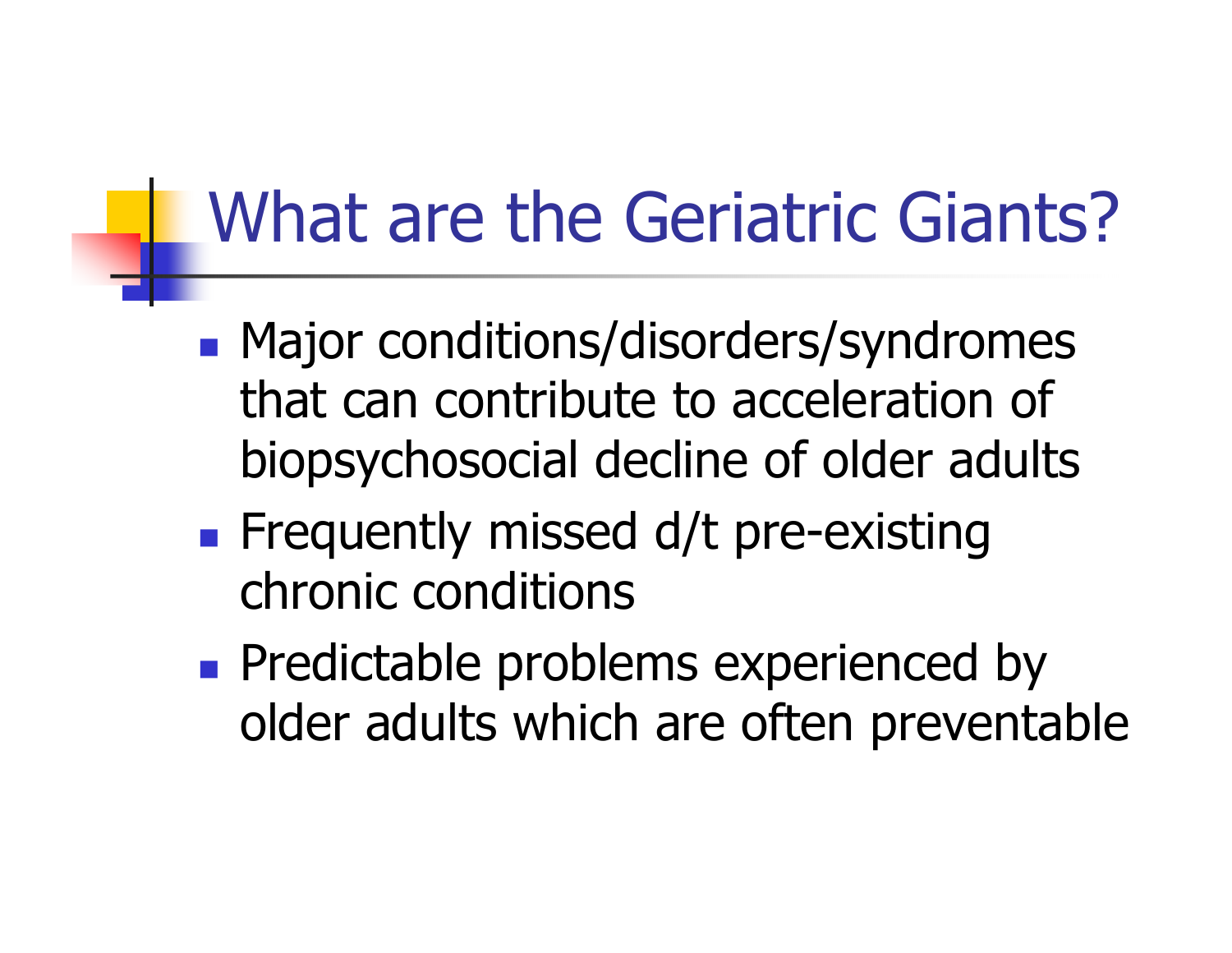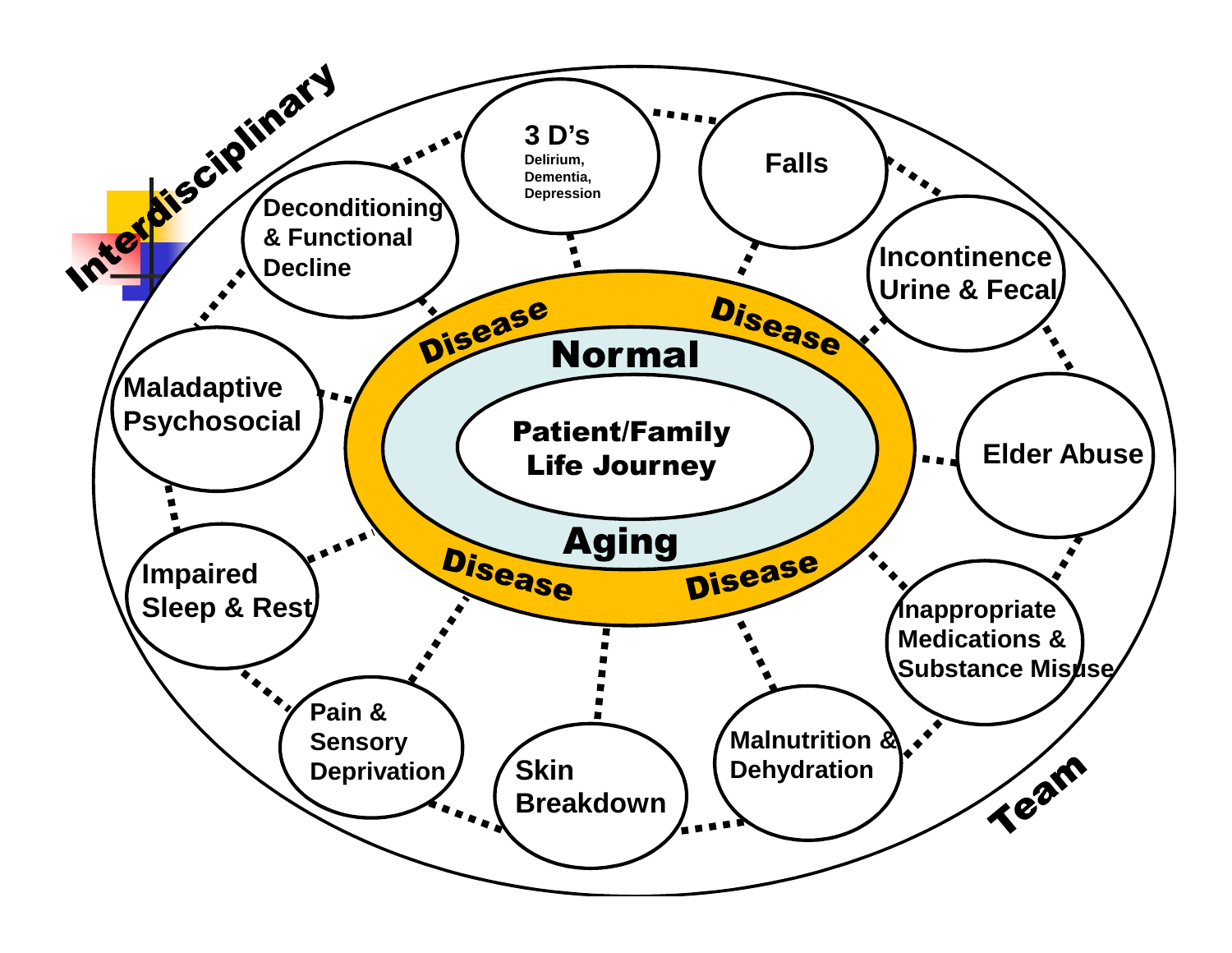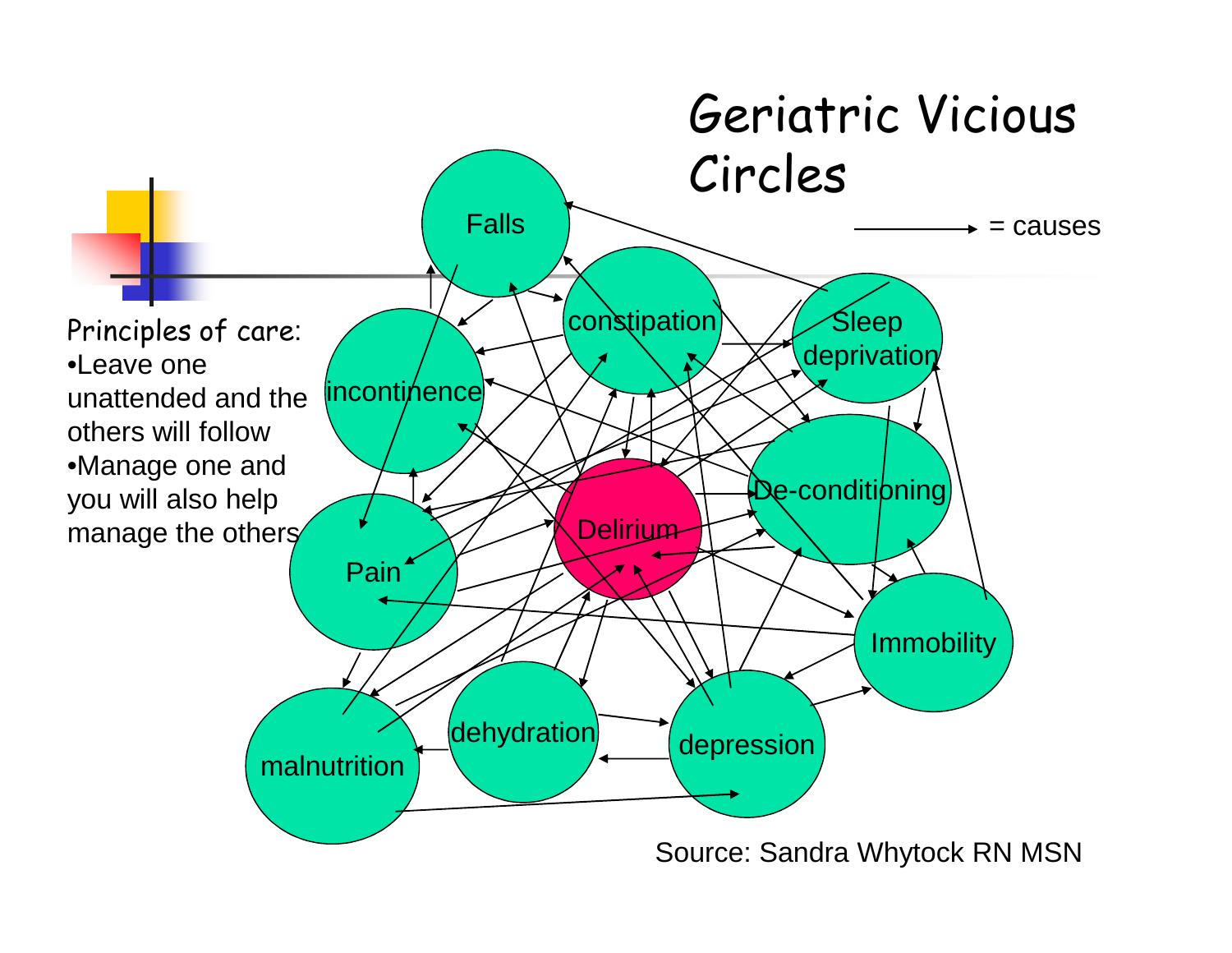Who is at risk to experience a giant?

- $\overline{\mathbb{R}^2}$ Dependence on others for care
- k. **Decreased Quality of Life**
- $\overline{\mathbb{R}^2}$ **Pain/suffering**
- $\blacksquare$  Restrained/fa **Restrained/falling**
- $\overline{\mathbb{R}^2}$ **Skin breakdown**
- **Relational Malnourished a • Malnourished and dehydrated**

What happens...the older adult has no reserve to draw on<br>to face these geriatric giants, then begins the slippery<br>slope to death if the circles are not treated.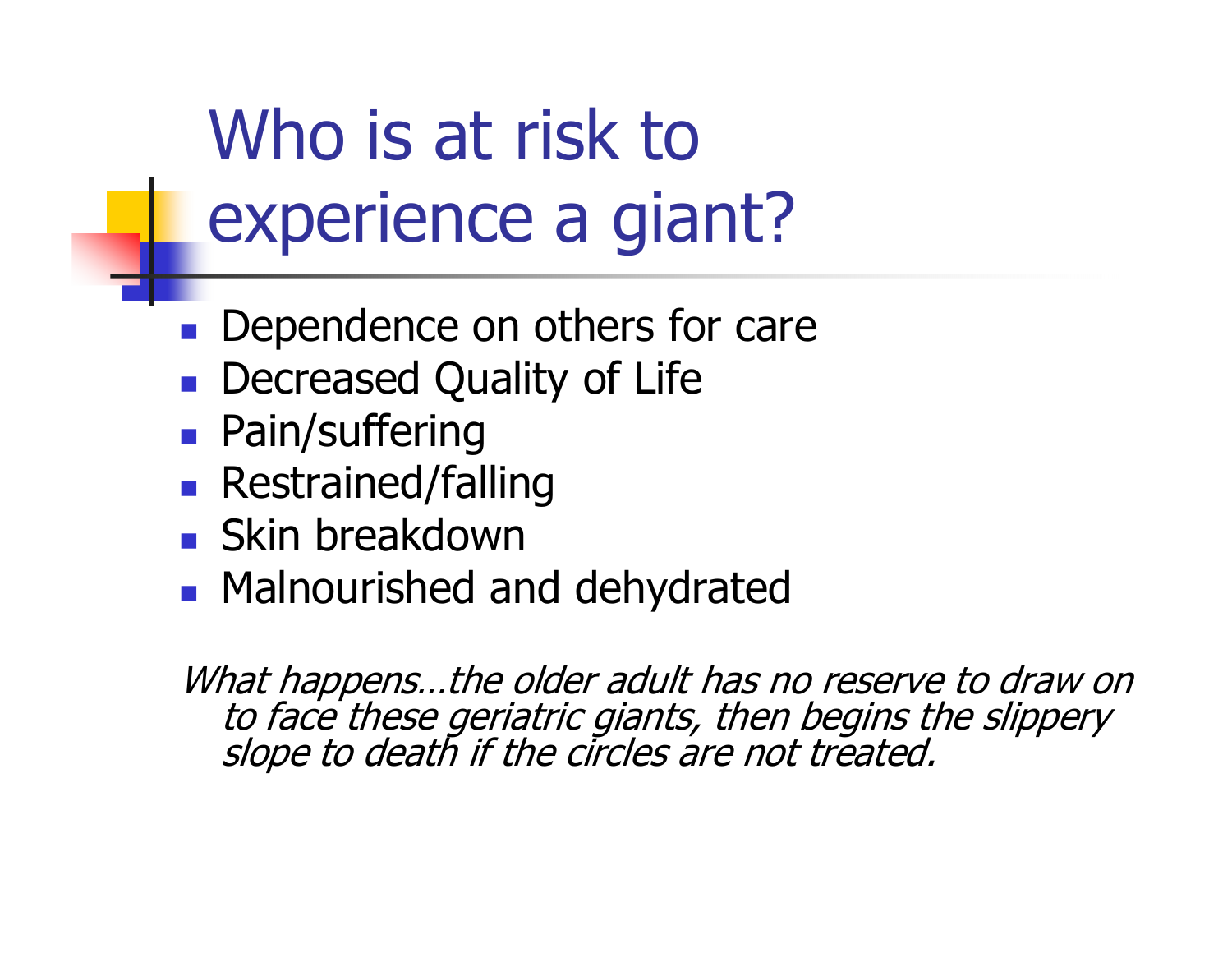# Geriatric Giants (cont)

- H **Are interrelated and interdependent on each** other
- H If we provide proactive care for one giant it will impact & change the course of the other giants by implementing the following:
	- ٠ **preventive action & minimize problems**
	- ٠ **E** early detection
	- П **Example 12 Follow Engineers**
	- П **n** monitoring & evaluation of progress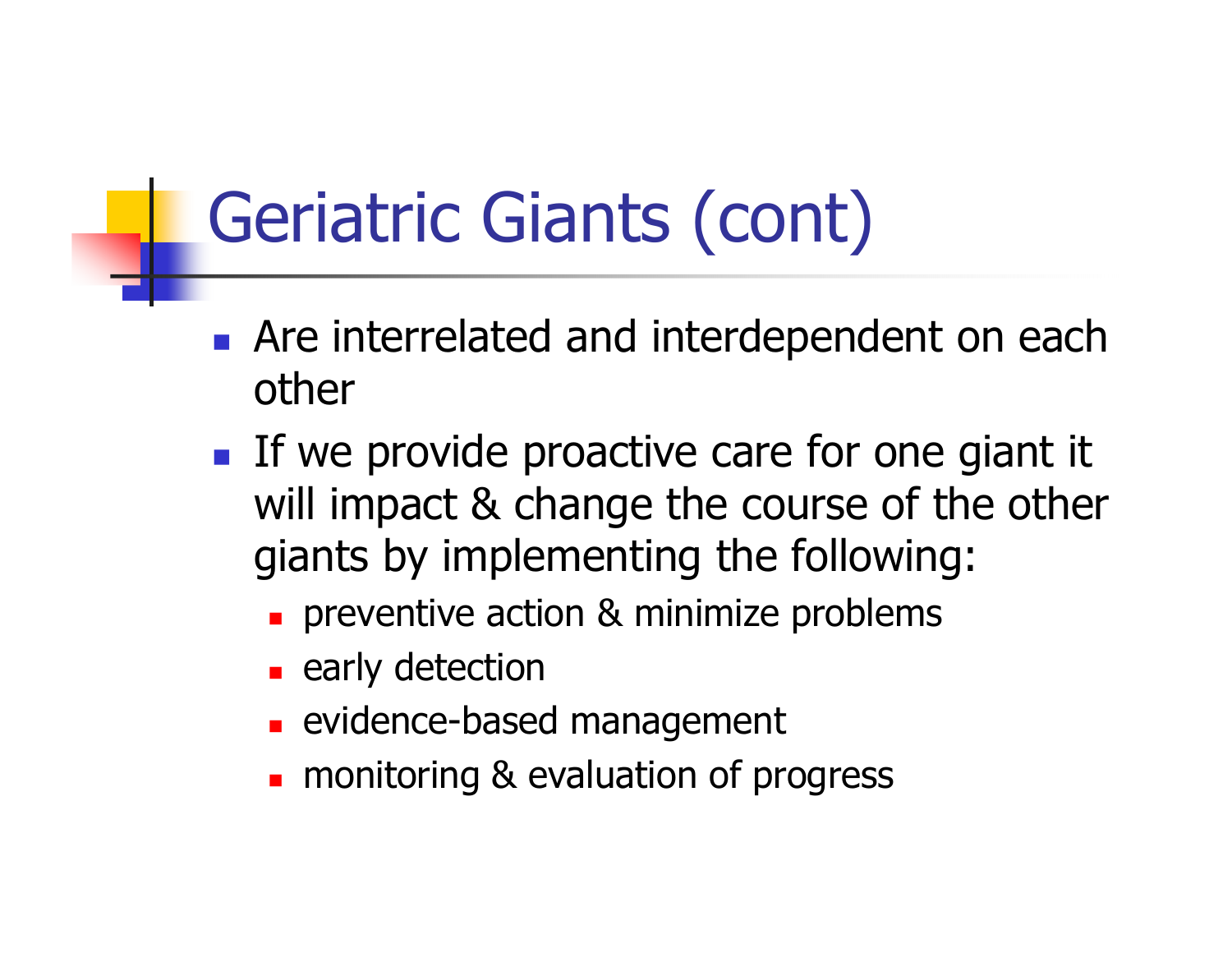#### **The Iceberg Just Floating Along**



Normal Ageing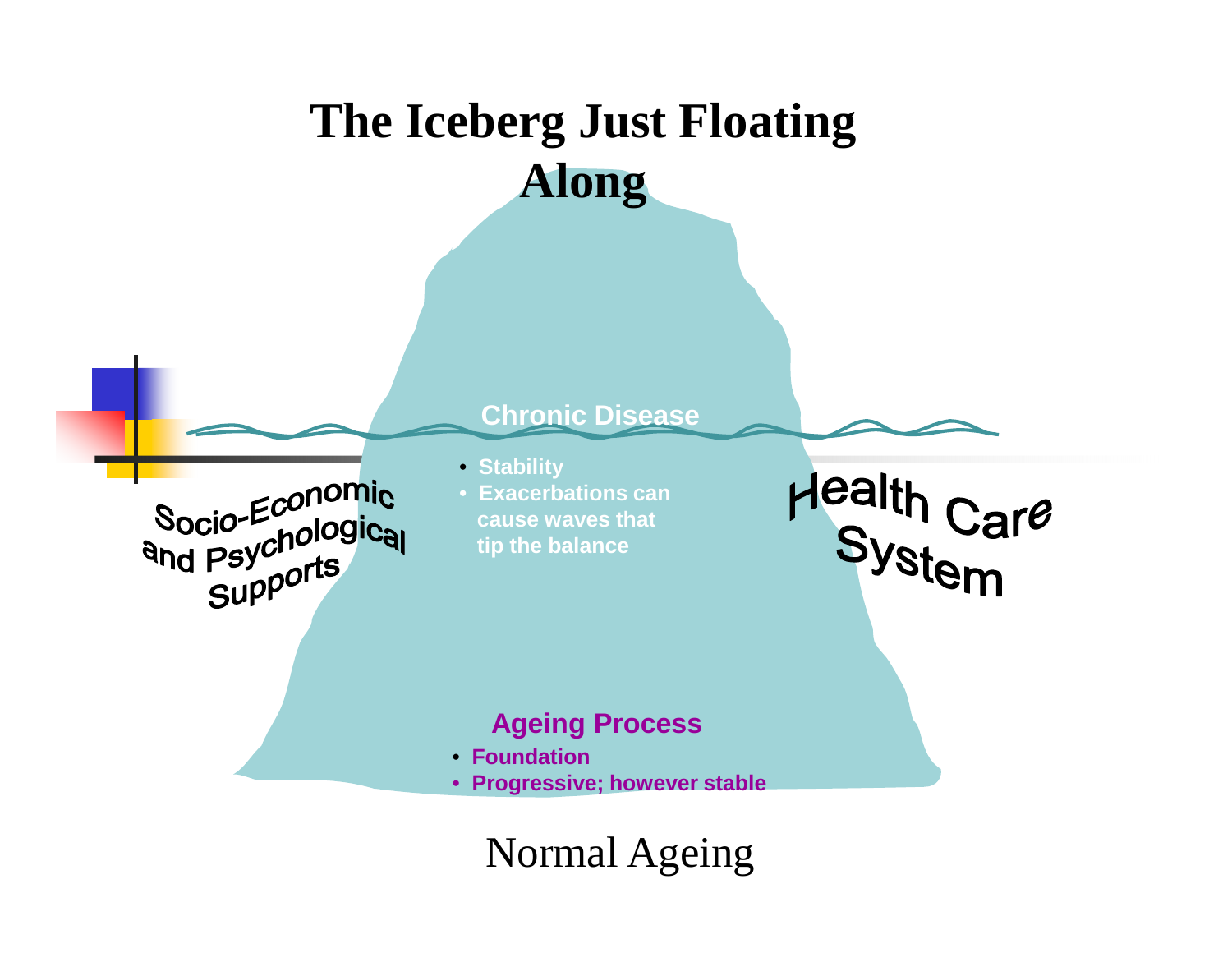

#### Effects of Illness on Normal Aging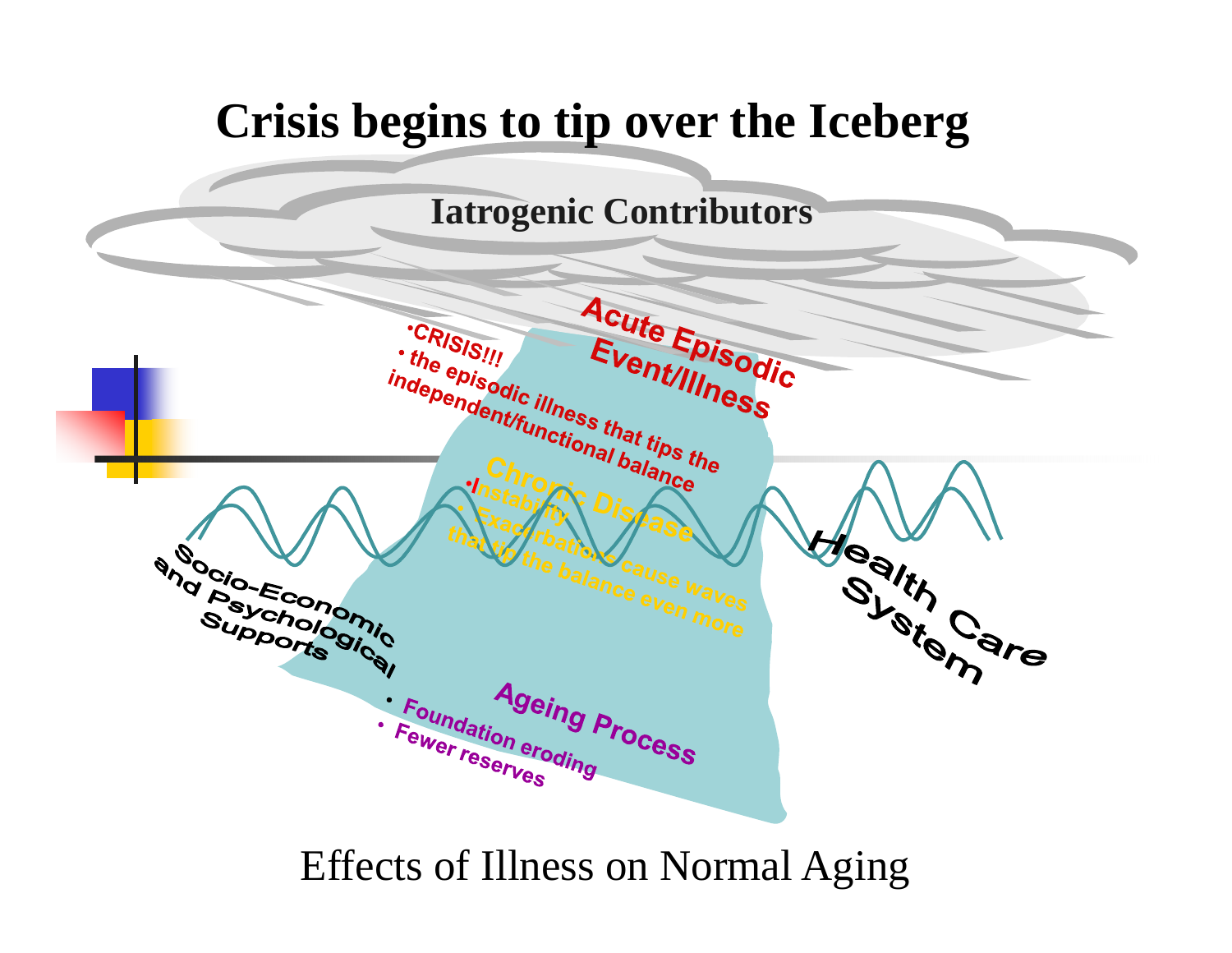

Effects of Illness on Older Adults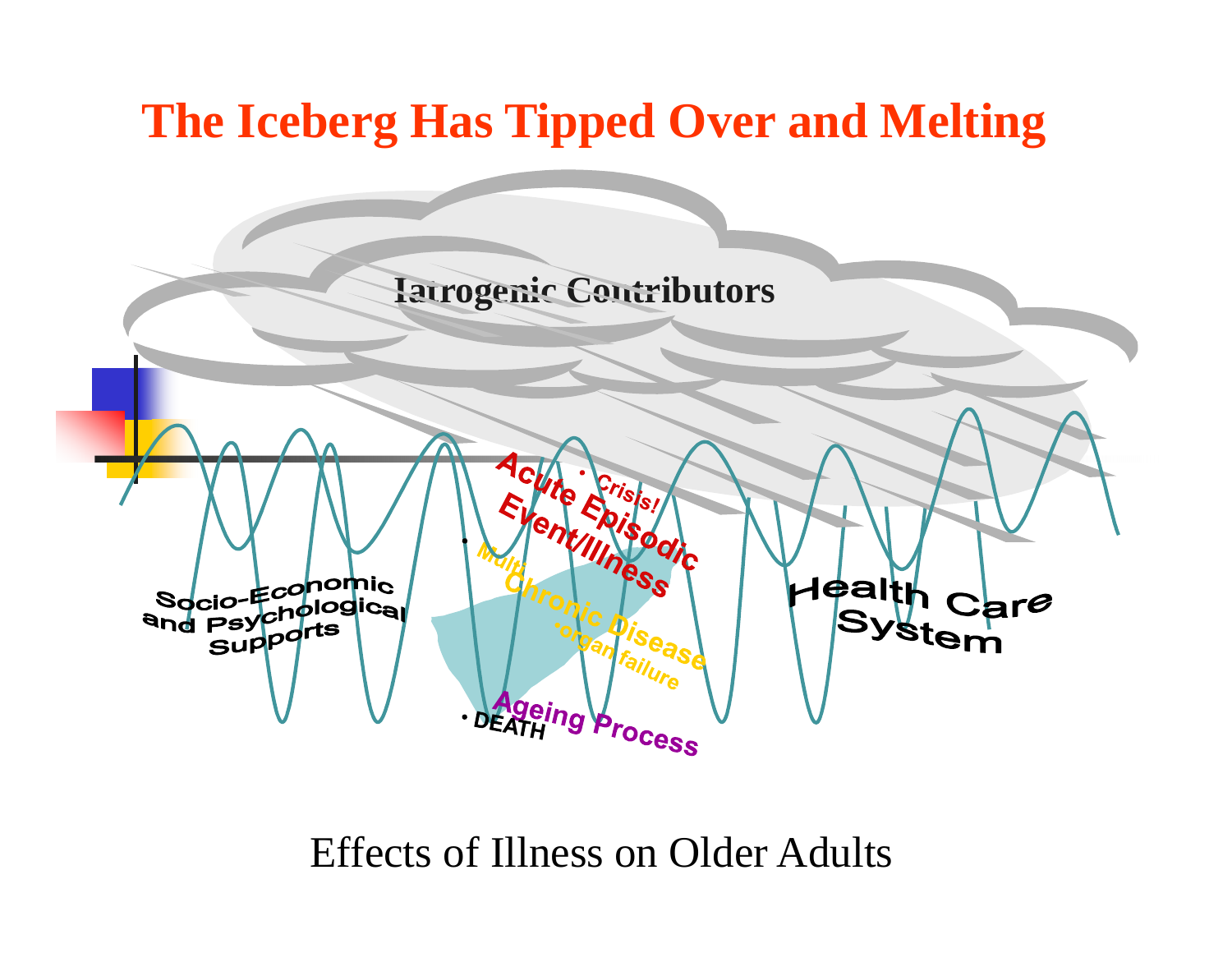3 Main Theories of Aging –No single well accepted theory

- ■ Stochastic (Random Error)
	- **Accumulation of random damage to** important molecules leading to decline
- **Developmental-Genetic or Programmed** 
	- **On a continuum of development &** maturation, & maximum lifespan
- **Exolutionary** 
	- **Risk of mortality increases with time after** reproduction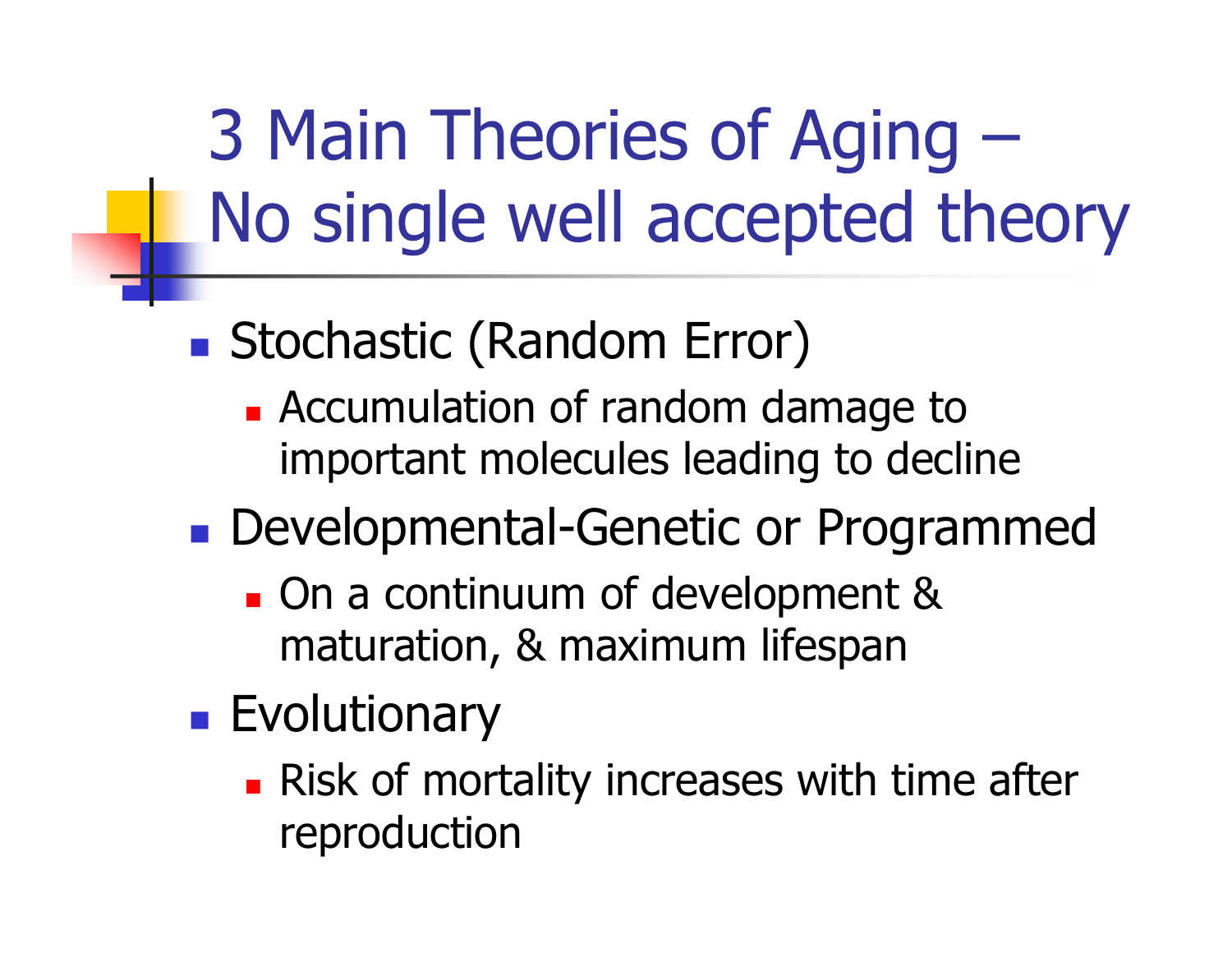## What is normal aging?

- $\overline{\mathbb{R}^2}$ Gradual loss of/deterioration of the bodies reserve, affecting all body systems
- $\overline{\mathbb{R}^2}$ **Lifestyle choices & environment also affect how** we age
- $\overline{\mathbb{R}^2}$ **Presenting symptoms are usually present in the** system with the least reserve rather than where the pathology lies (e.g. MI presents as delirium)
- $\overline{\mathbb{R}^2}$ System with least reserve is usually the Central Nervous System (brain leading to delirium)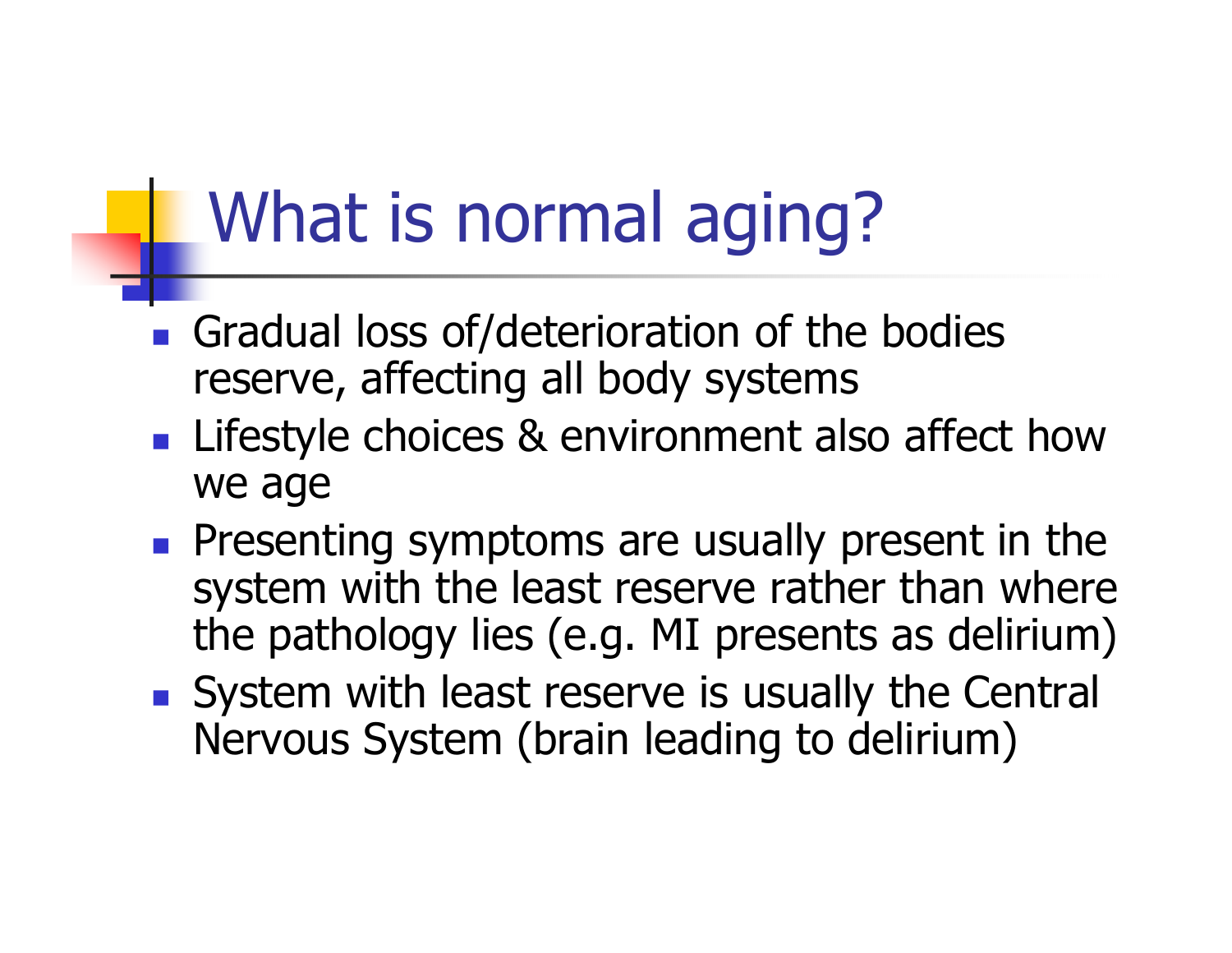# **Implications for Care:**

- H **Need to look** closer/investigate
- H **Don't assume the** illness is d/t aging
- H **Ask yourself what is** the older persons weakest "system"?

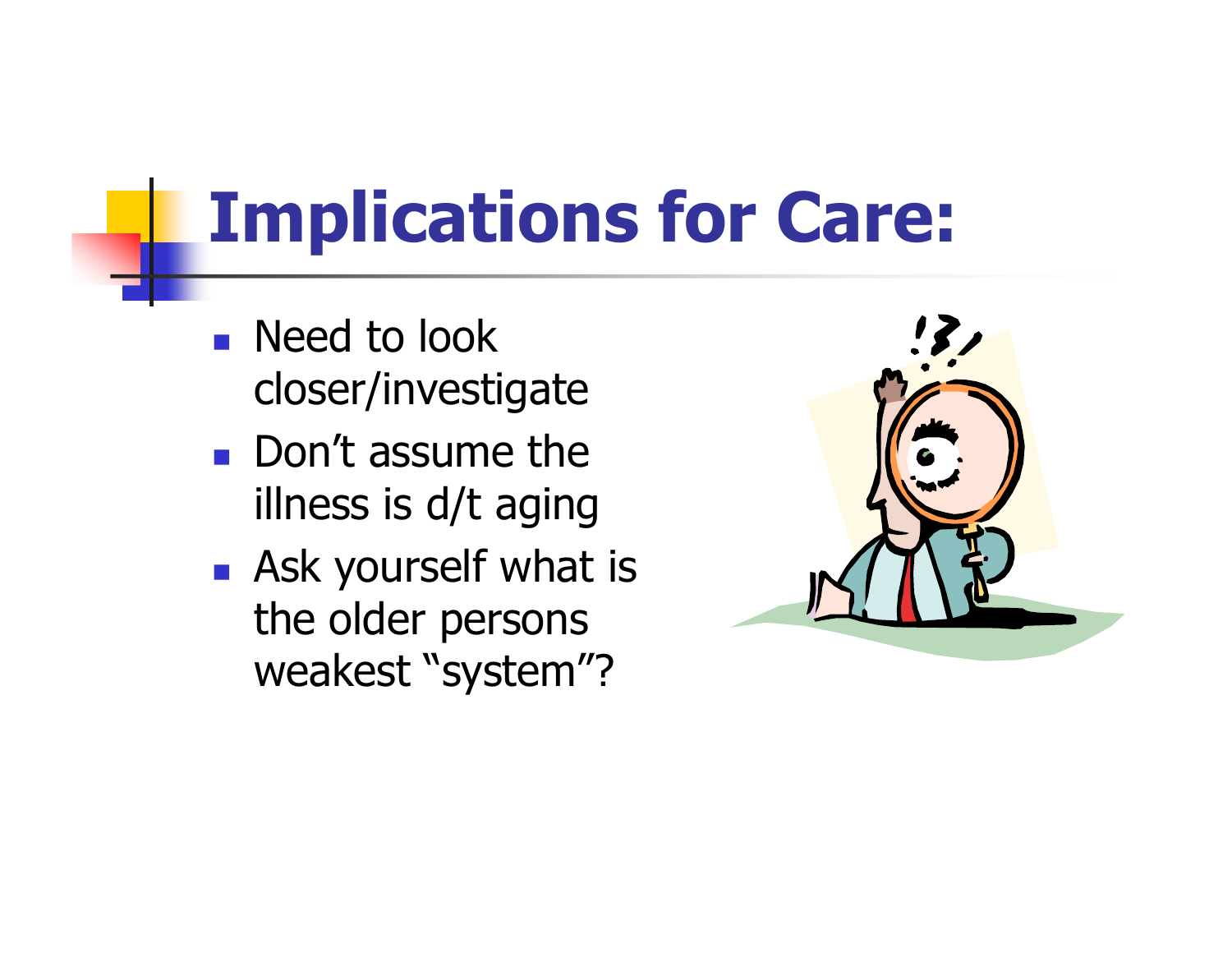# Central Nervous System changes:

- $\mathcal{L}_{\mathcal{A}}$  Loss of brain/nerve cells (brain shrinks in size-atrophy)
- Mild memory changes (benign forgetfulness)
- $\mathcal{L}_{\mathcal{A}}$ Increased sensitivity to change
- -Increased response time
- Sleep pattern changes: awake early, not as deep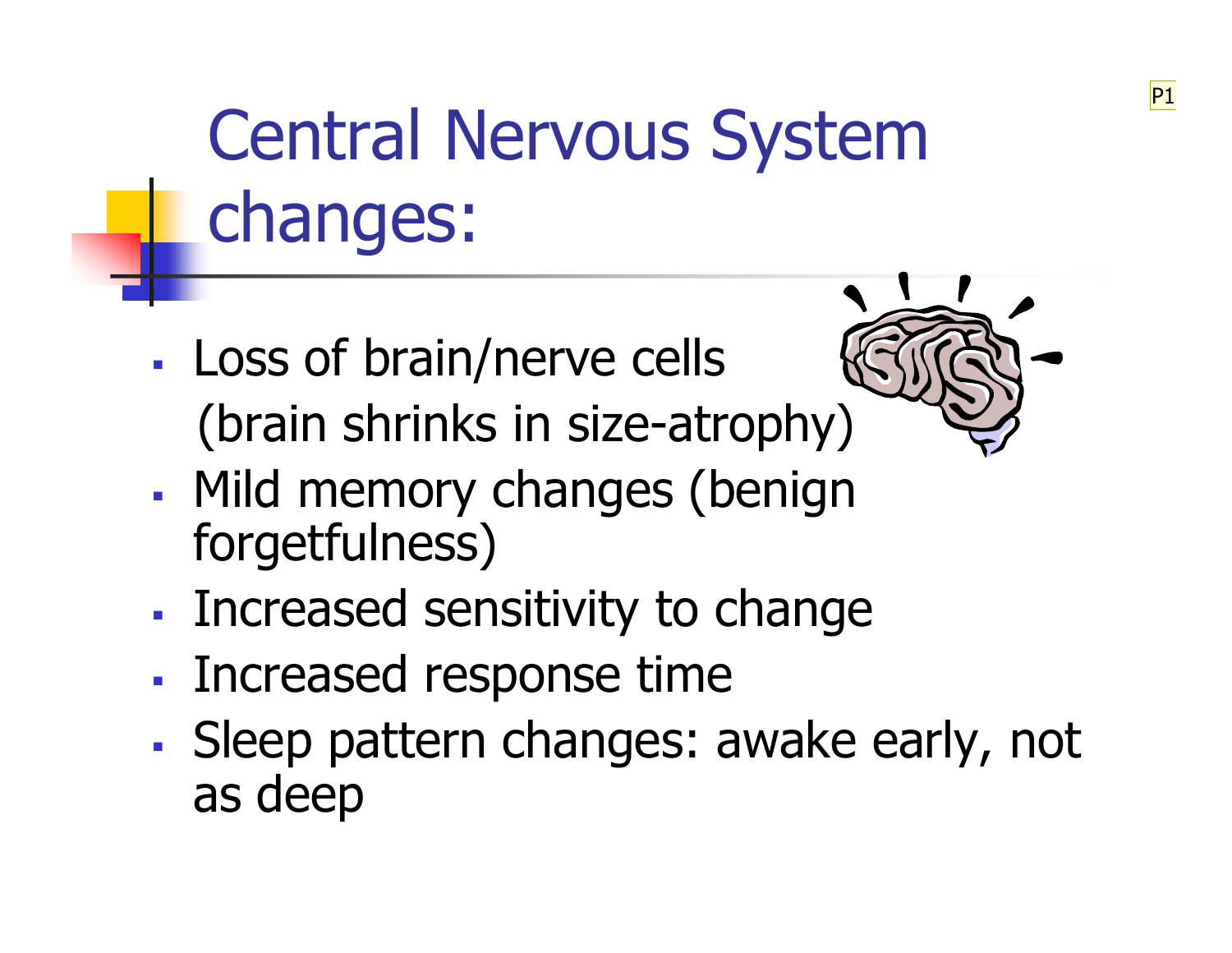**P1** PMR, 04/03/2007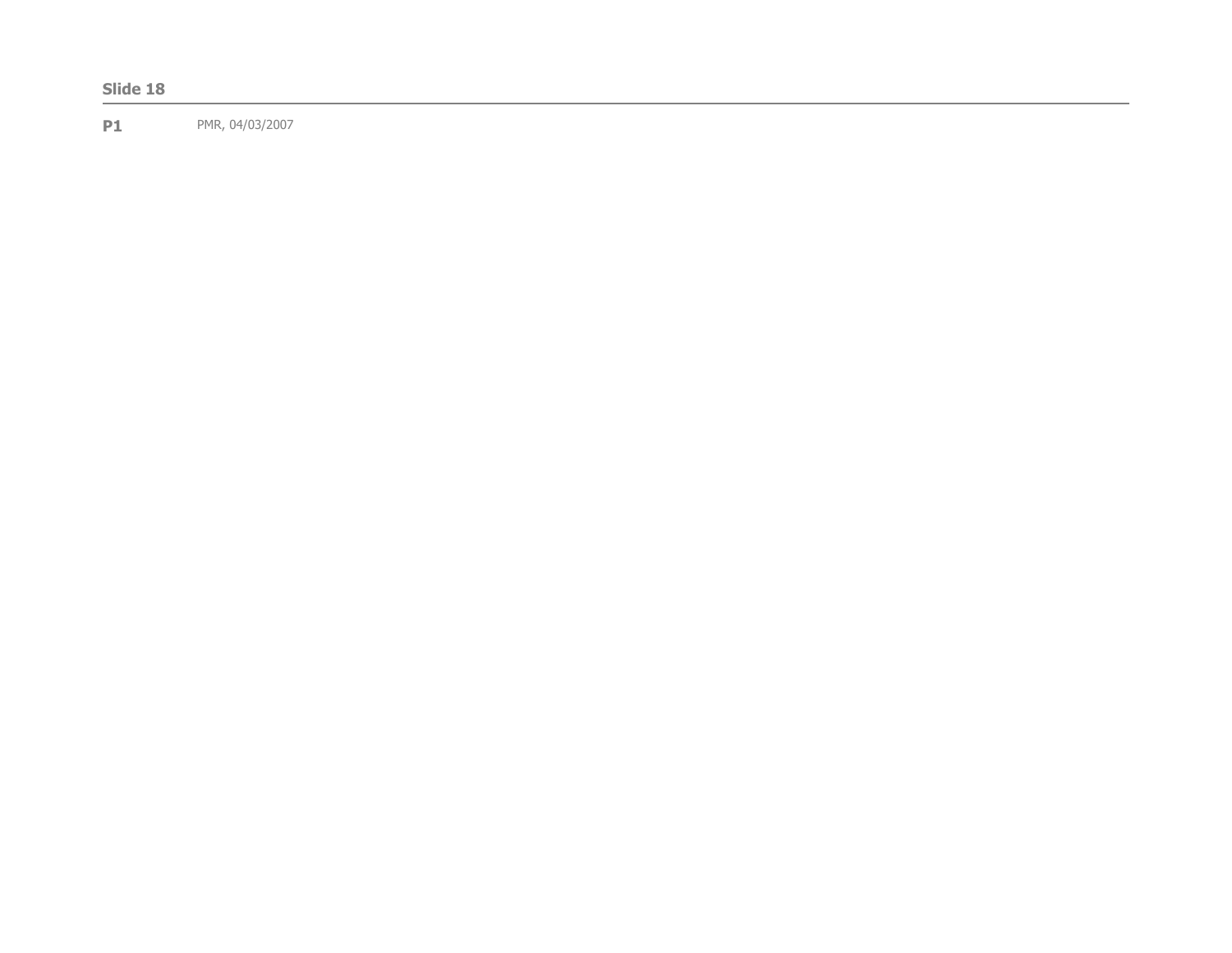## Implications for Care:

- **Service Service** Give older adult more time to respond to questions & environmental dangers
- **Service Service Notaing new procedures, etc. give Interior controller** them more time and repeated exposure to learn the new procedures
- **Service Service Special care needs to be considered with** head trauma
- **Service Service Need quieter environment to promote** sleep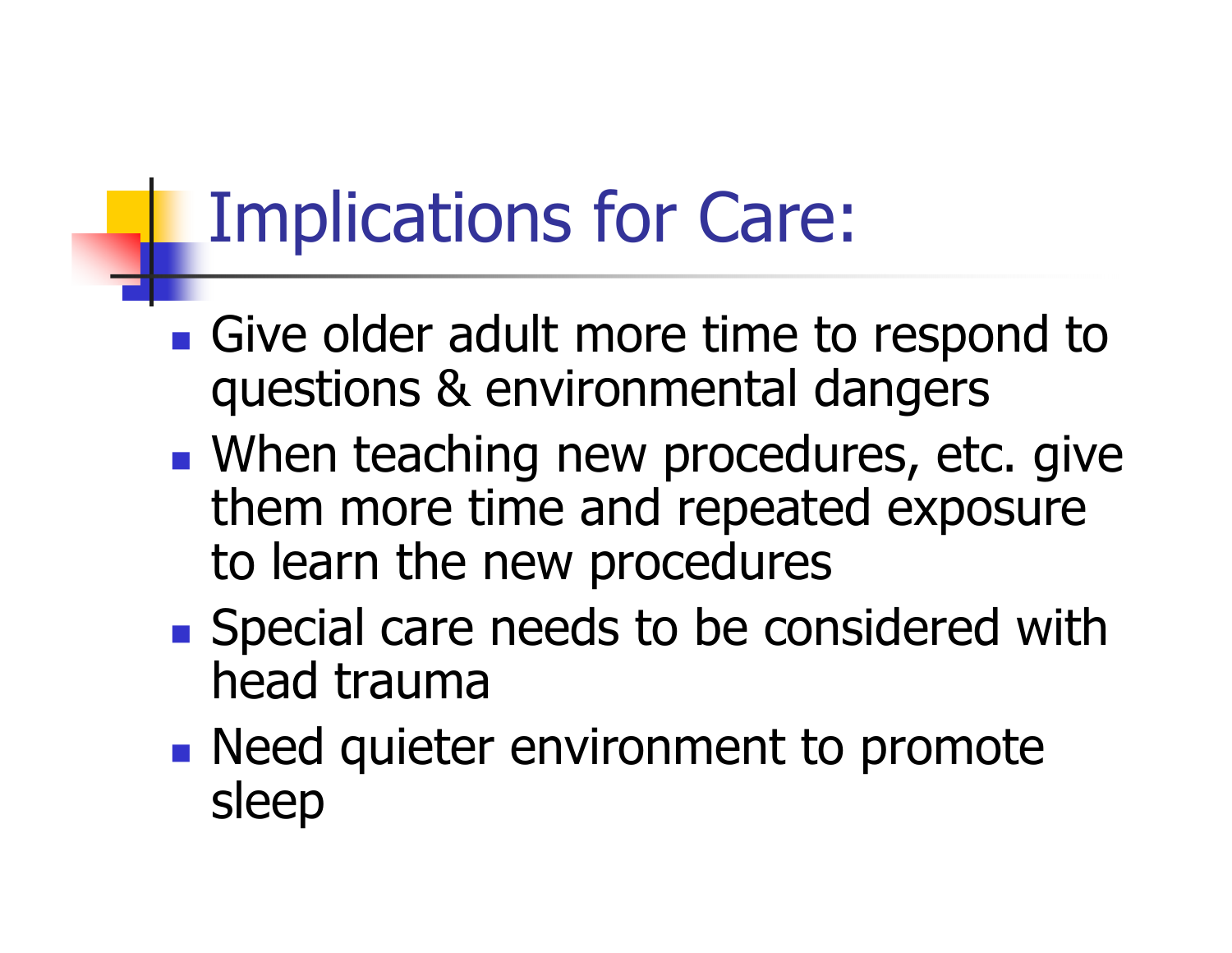Sensory changes (Visual):



- **Clouding of lens, changes in curvature,** weakening of ciliary muscle, decreased tear production, decreased pupil size
- **Service Service Impact: dry eyes (need artificial tears),** presbyopia (far sightedness), sensitivity to glare, decreased perception of colors (green, blue, violet, & browns), need more light, pupils react slower to light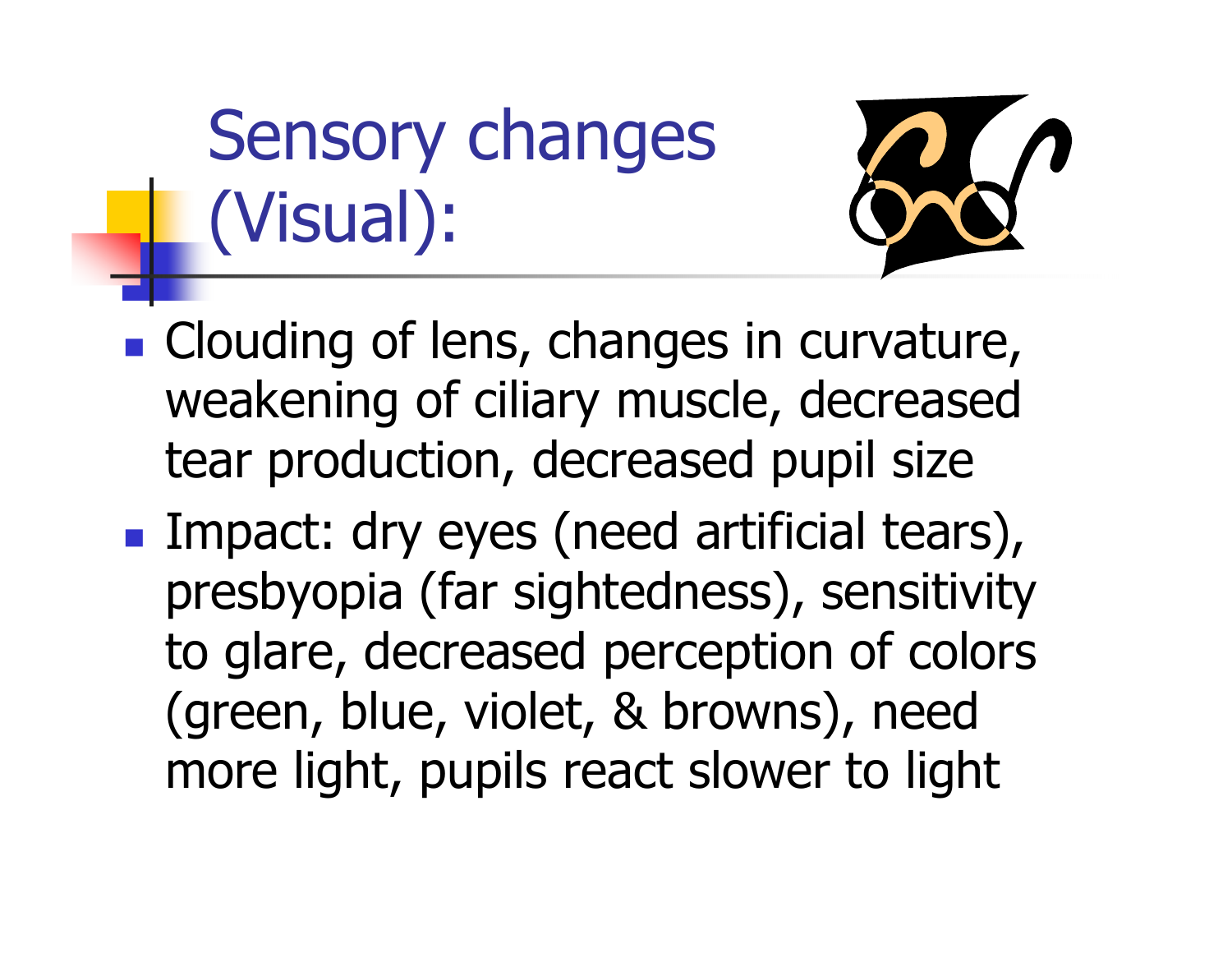Sensory changes (Auditory):



 $\mathbb{R}^3$ **Implications: loss of high** frequency sounds, hearing loss, ear wax impaction, increased incidence of dizziness/vertigo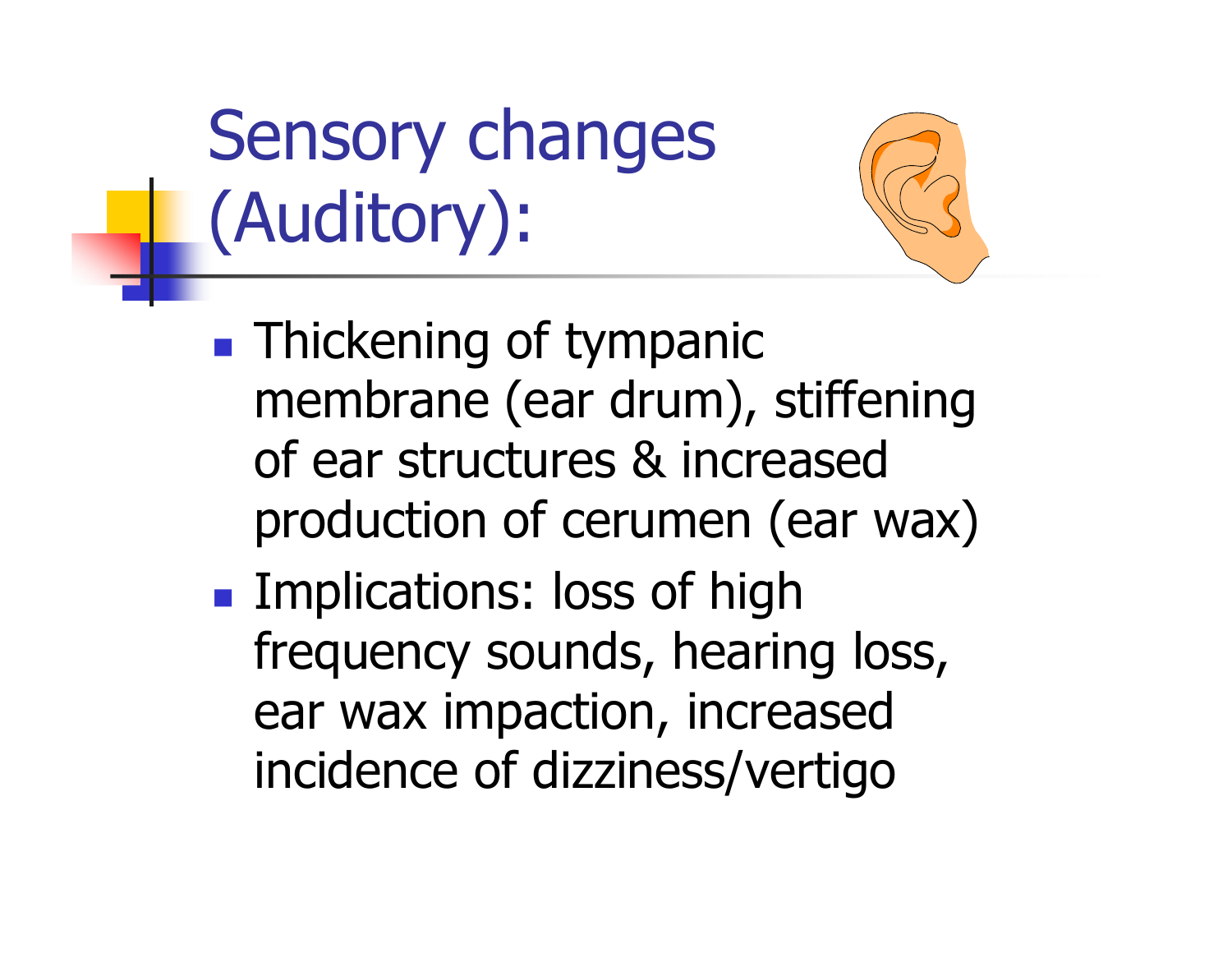Sensory changes: (taste, smell, & touch)

- $\overline{\mathbb{R}^2}$ **Decreased number of taste buds**
- b. **Decreased sense of smell**
- $\overline{\mathbb{R}^2}$  Nerve conduction changes affect sensitivity to pain, heat, & pressure
- $\overline{\mathbb{R}^2}$ **Diminished ability to distinguish items by** touch
- $\overline{\mathbb{R}^2}$ **Decreased number of nerve endings in** fingertips, palms of hands and lower extremities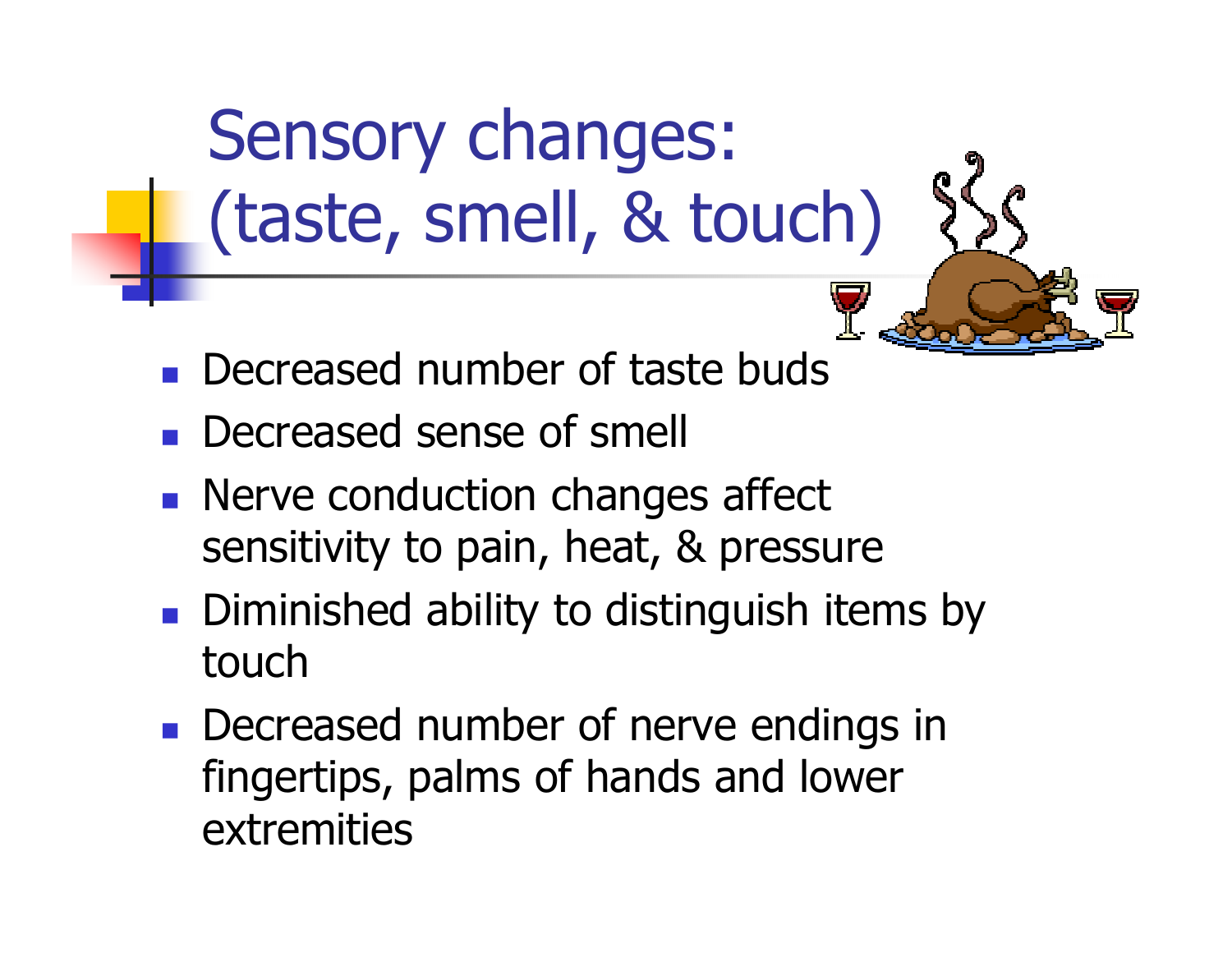#### Implications:

- $\bullet$   $\downarrow$  taste/smell  $\downarrow$  appetite, wt loss,  $\uparrow$  risk of<br>food poisoning &  $\downarrow$  smoke recognition food poisoning,  $\& \downarrow$  smoke recognition
- $\bullet$   $\bullet$  awareness of dehydration
- <u>ra</u> **Potential to increase use of spices including** salt (watch cardiac pts)
- H **Have difficulty describing pain because they** do not feel it the same way
- H **Increased risk of injury (falls, burns, pressure** ulcers)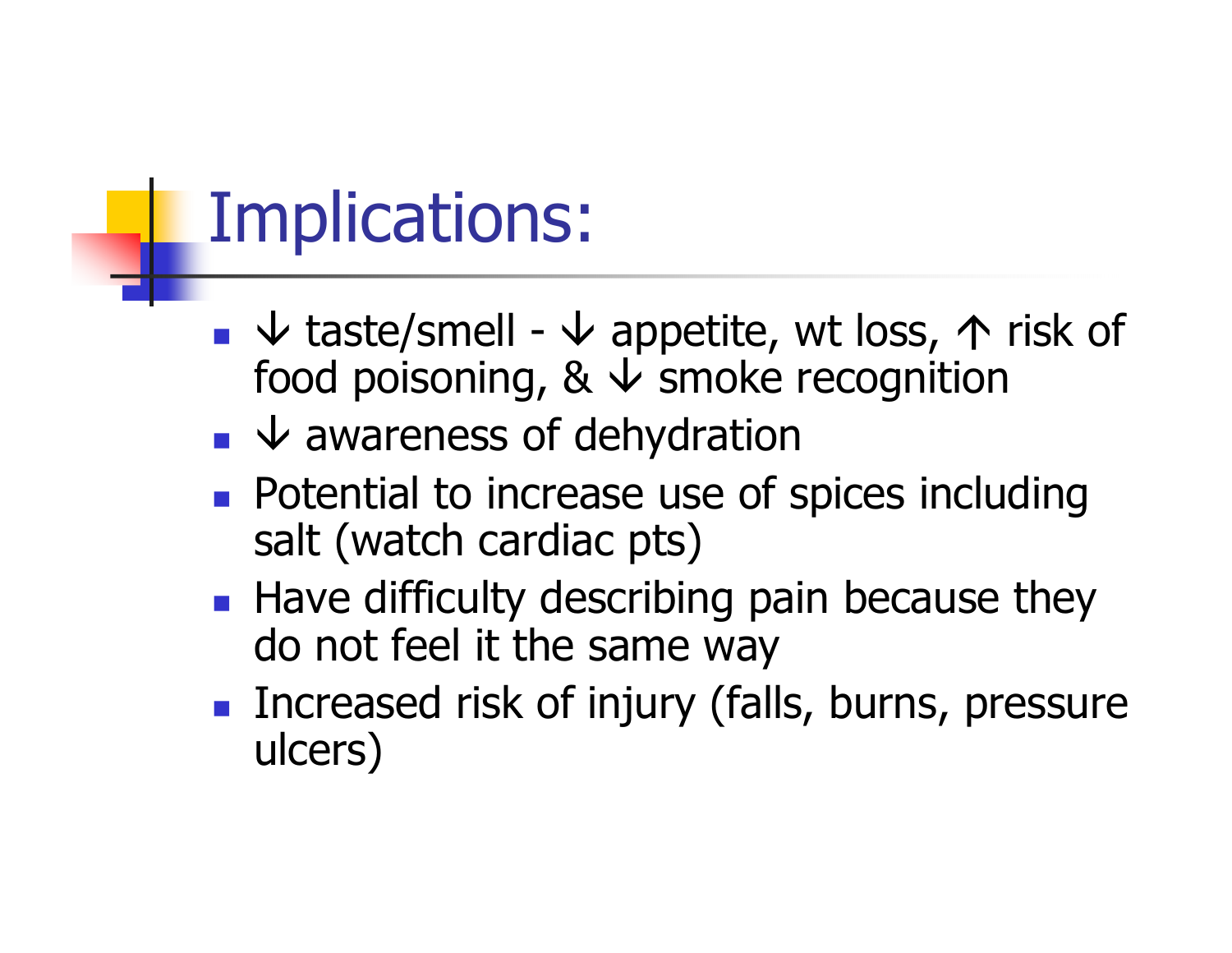# Pain Scale: thermometer &/or 0-5 scale

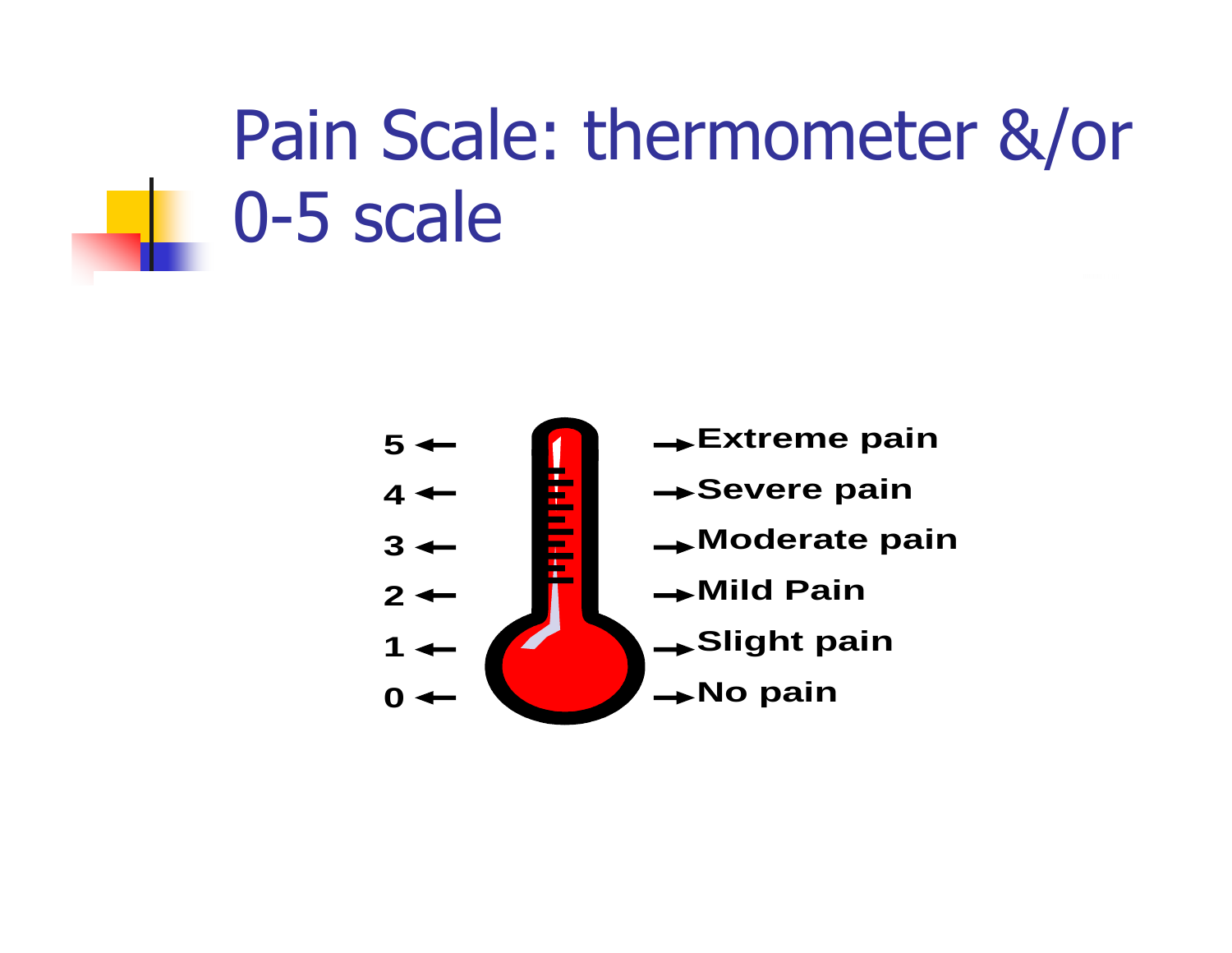# **Cardiovascular** changes:



- **Service Service**  $\blacktriangleright$   $\blacktriangleright$  max. heart rate & takes longer<br>to get hack to haseline to get back to baseline
- $\downarrow$  number of pacer cells in the<br>heart which initiate the heart he **Service Service** heart which initiate the heart beat
- **Service Service Stiffening of cardiac valves**
- **Service Service Arteries are stiffening**
- **Veins are thicker, less elastic, &** dilated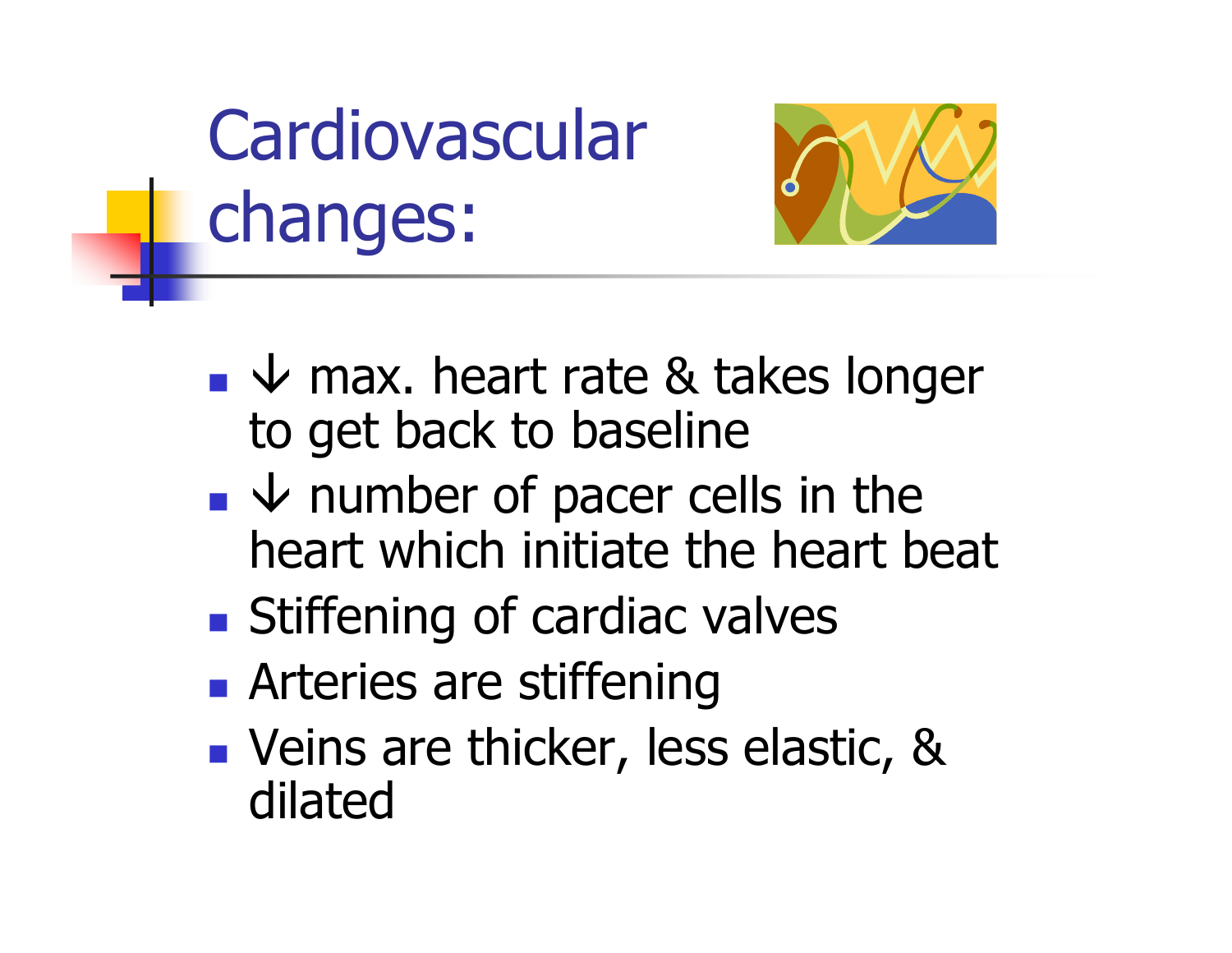# Implications for Care:

- ↑ susceptibility to arrhythmias
- **Hypo or hypervolemia will contribute to** cardiac failure
- $\bullet\,\,\forall$  ability to increase heart beat rate in<br>response to infection response to infection
- $\mathbb{R}^3$ **Look for atypical presentations for an** MI (e.g. delirium, SOB, indigestion)
- $\mathbb{R}^3$ **TIAs are a warning to CVA**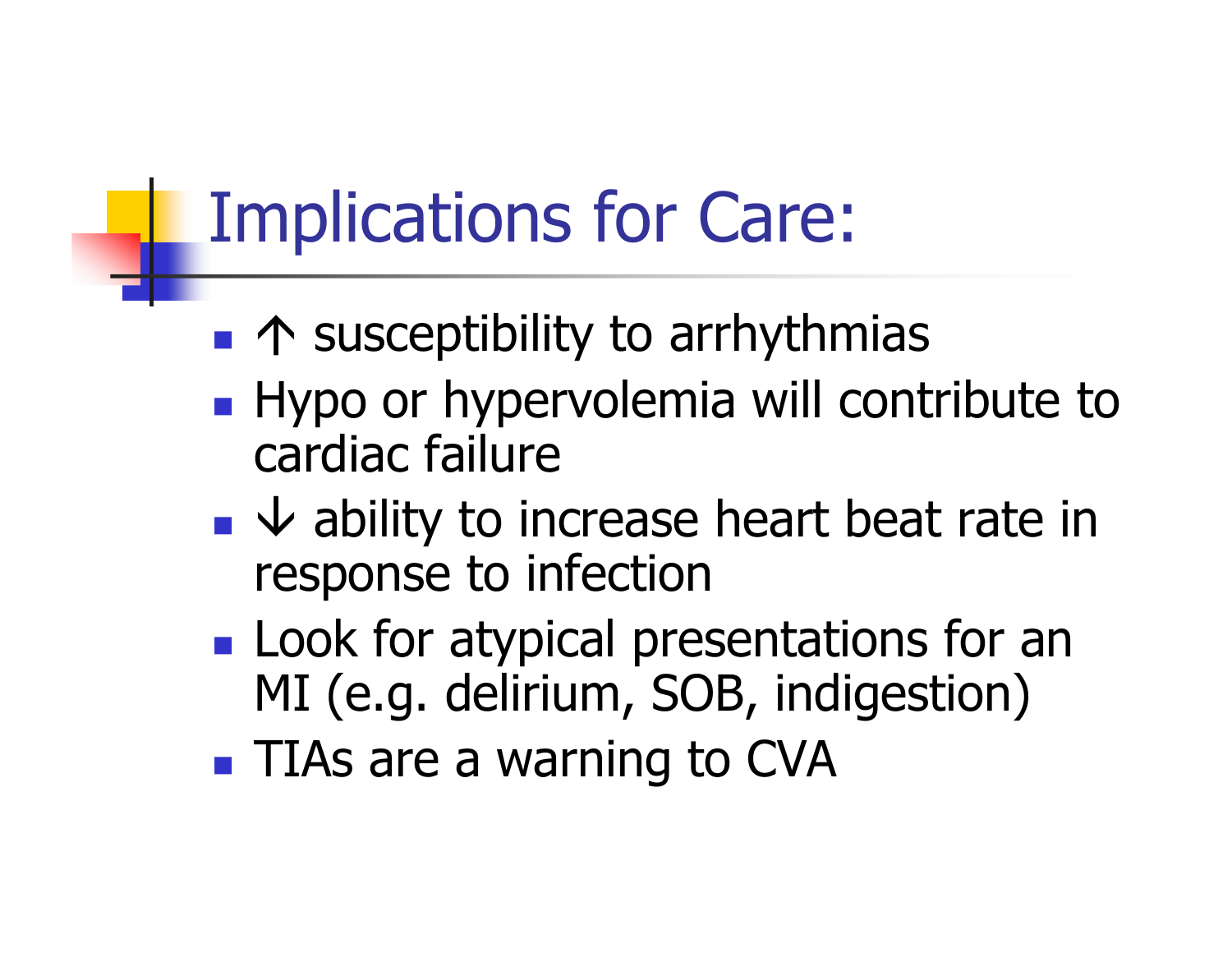# Respiratory changes:

- $\bullet$   $\downarrow$  exchange of oxygen and<br>carbon dioxide d/t  $\downarrow$  nulmo carbon dioxide d/t  $\downarrow$  pulmonary<br>circulation and alveoli changes circulation and alveoli changes
- b. **Chest wall stiffness**
- $\bullet\;\;\forall$  vital and functional lung<br>canacities capacities



- **Muscle weakening of pharynx** and larynx
- $\bullet \forall$  muco-cilial transport in lungs<br>with  $\land$  mucous production with  $\uparrow$  mucous production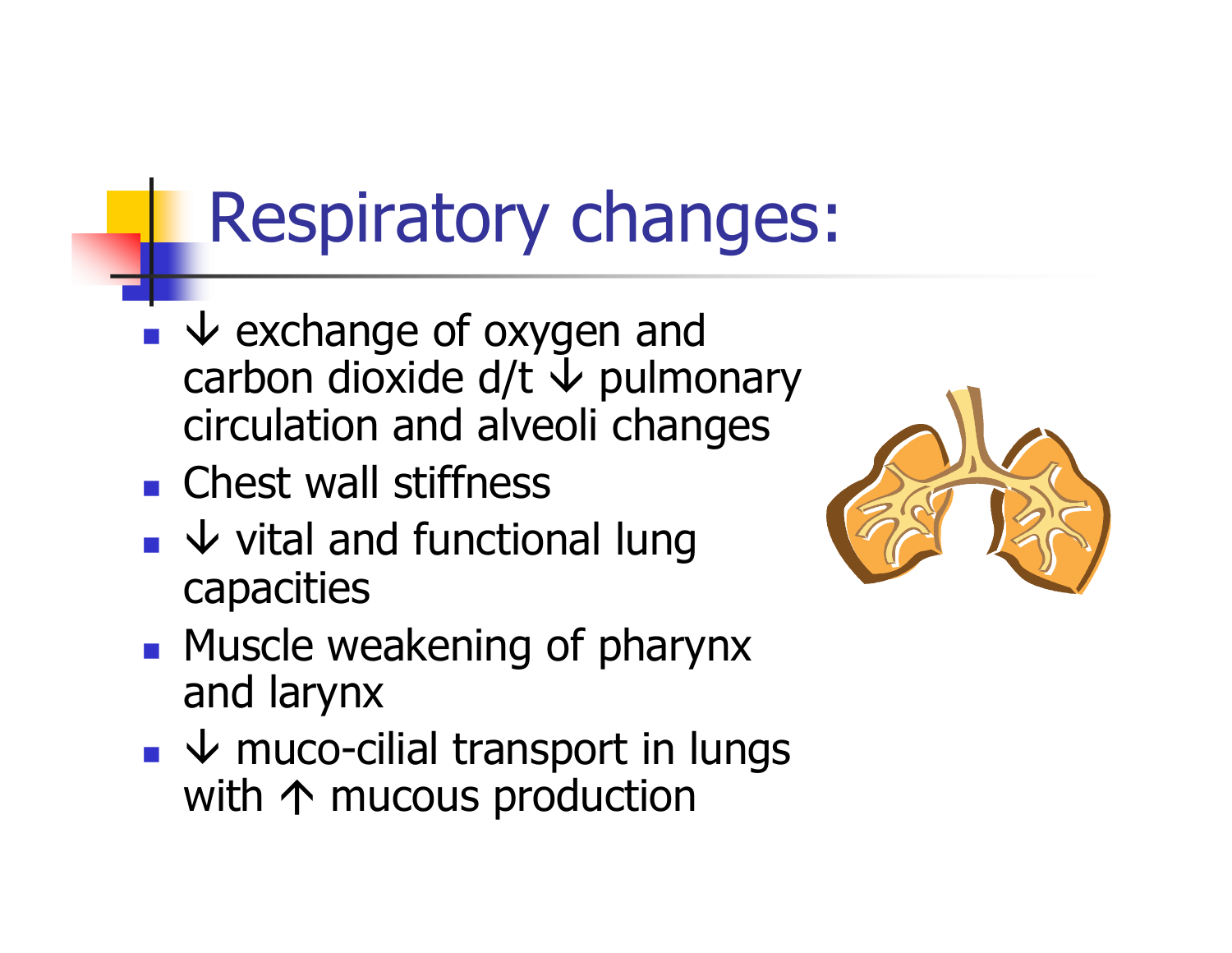#### Implications of care:

- b.  $\sqrt{\frac{1}{2}}$  efficacy of gas exchange – raise HOB to 30-45
- $\bullet$   $\bullet$  exercise tolerance frequent rest periods
- $\bullet$   $\uparrow$  work to breath, e.g. expiration which is normally pactive now required work and normally passive, now requires work and additional energy
- $\bullet\;\mathsf{\downarrow}$  ability to cough up secretions (give extra fluids<br>to ensure hydrated & loosen secretions) to ensure hydrated & loosen secretions)
- b. **Increased risk of infection (get flu shot)**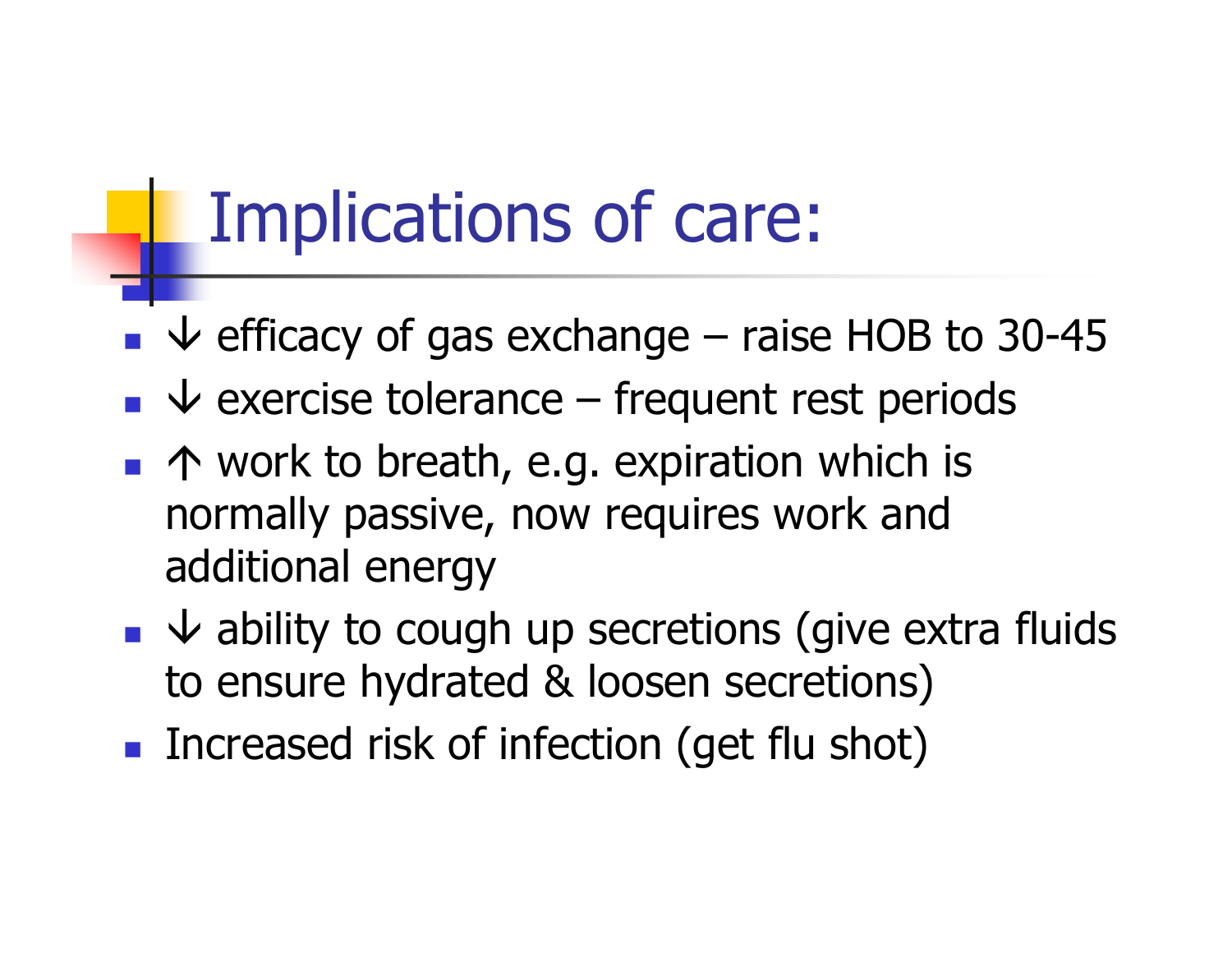# Genitourinary Changes:

- $\overline{\mathbb{R}^2}$ **kidneys less able to** concentrate urine
- $\overline{\mathbb{R}^2}$  $\bullet$   $\downarrow$  bladder capacity
- $\overline{\mathbb{R}^2}$ urine output at night equal or more than day
- $\overline{\mathbb{R}^2}$ **Bladder wall muscle** instability
- $\overline{\mathbb{R}^2}$  $\bullet$   $\downarrow$  production of<br>male/female hori male/female hormones
- b. **Prostate enlargement**

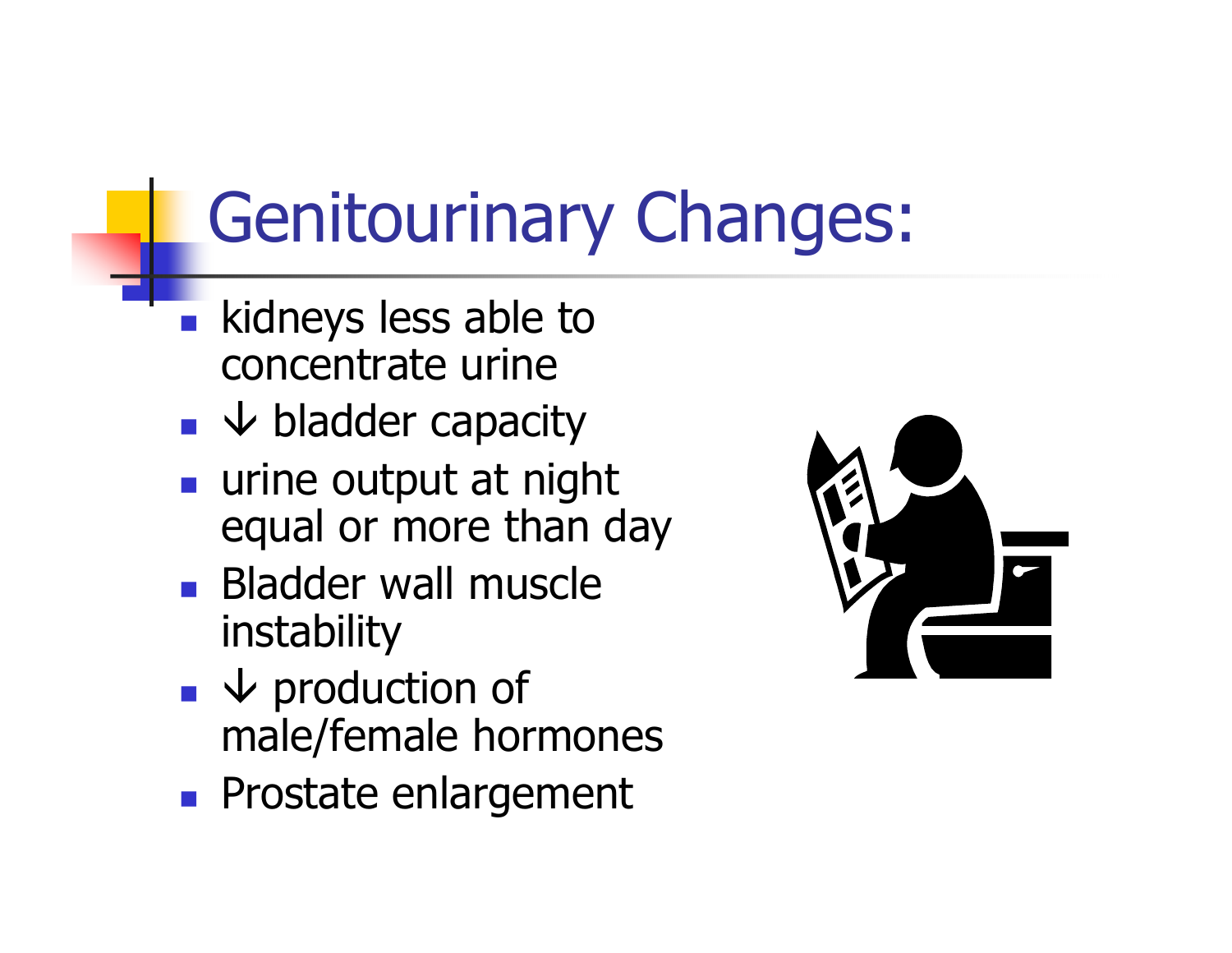# **Implications for Care:**

- $\overline{\mathbb{R}^2}$ 80% incontinence is treatable
- $\overline{\mathbb{R}^2}$ ■ Caution when on diuretics d/t urgency & frequency
- **Asking on a regular basis if** they need to use the toilet, especially at night
- $\overline{\mathbb{R}}$ Do not assume that they are incontinent on admission
- $\overline{\mathbb{R}}$ **Avoid foley catheters, use** bladder scanner, I&O catheter

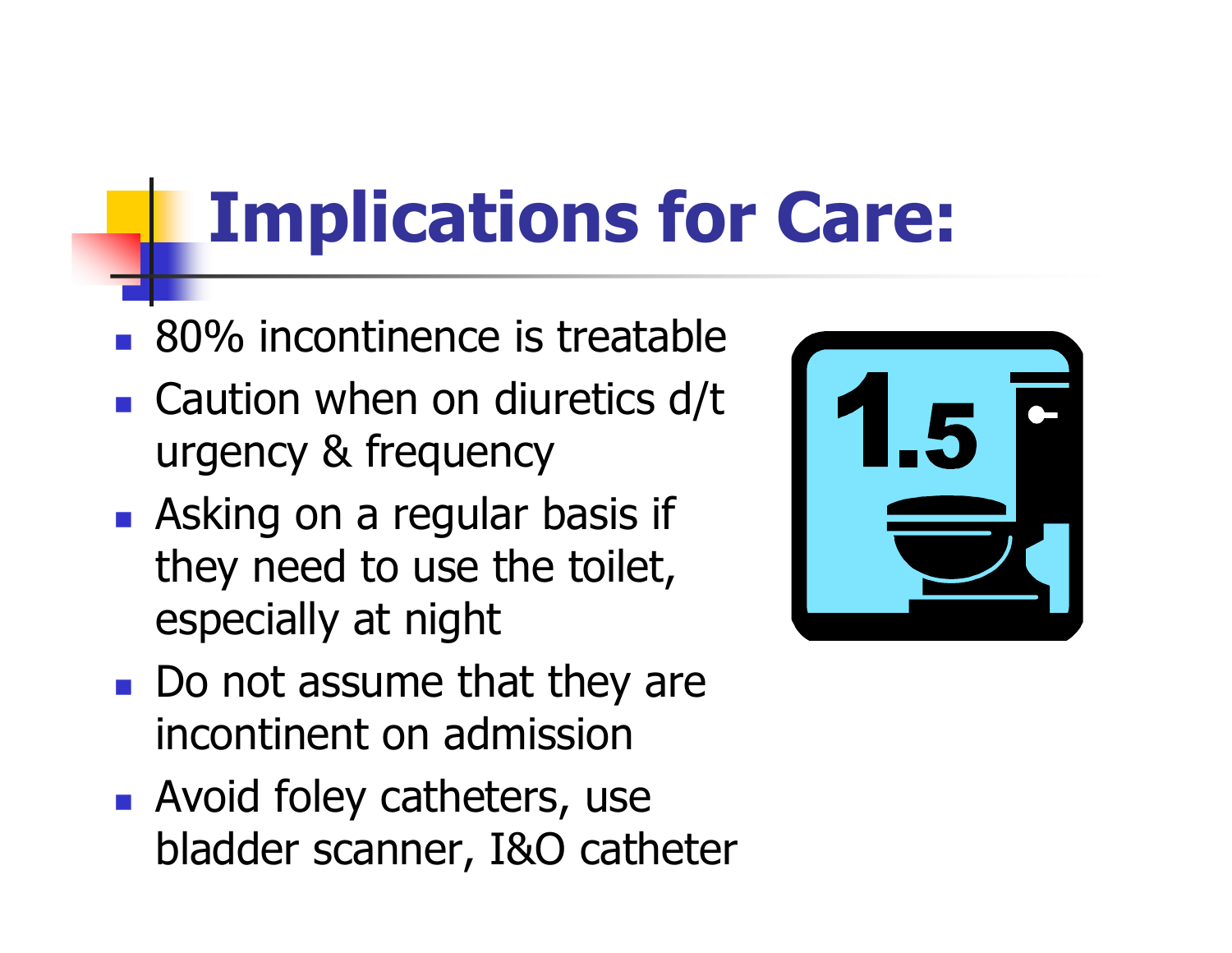## Gastrointestinal Changes:

- $\mathbb{R}^2$  $\bullet$   $\bullet$  saliva production
- F  $\bullet$  whumber of taste buds
- k.  $\bullet$   $\downarrow$  thirst mechanism
- $\overline{\Psi}$  motility throughout<br>GI system (e.g. GEPD k. GI system (e,g, GERD, constipation, bowel obstructions)
- k. **Liver less efficient to** metabolize drugs

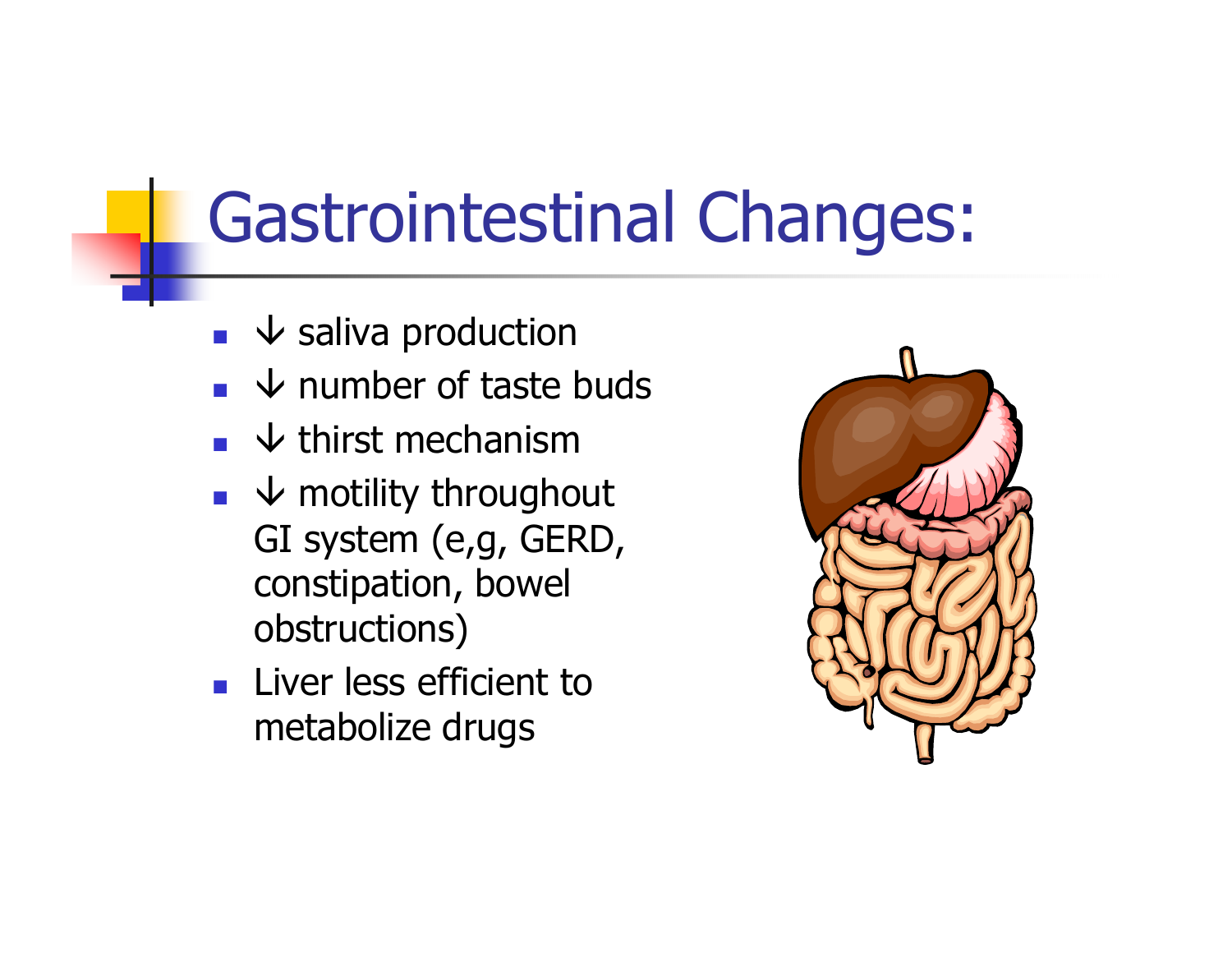# **Implications for care:**

- T **Balance hydration needs**
- T **Feed them small** frequent meals
- <u>ra</u> **ORAL hygiene: teeth** and gums BID
- $\blacksquare$  Check that th **Check that they are** swallowing okay
- T Constipation: r/o acute abdomen

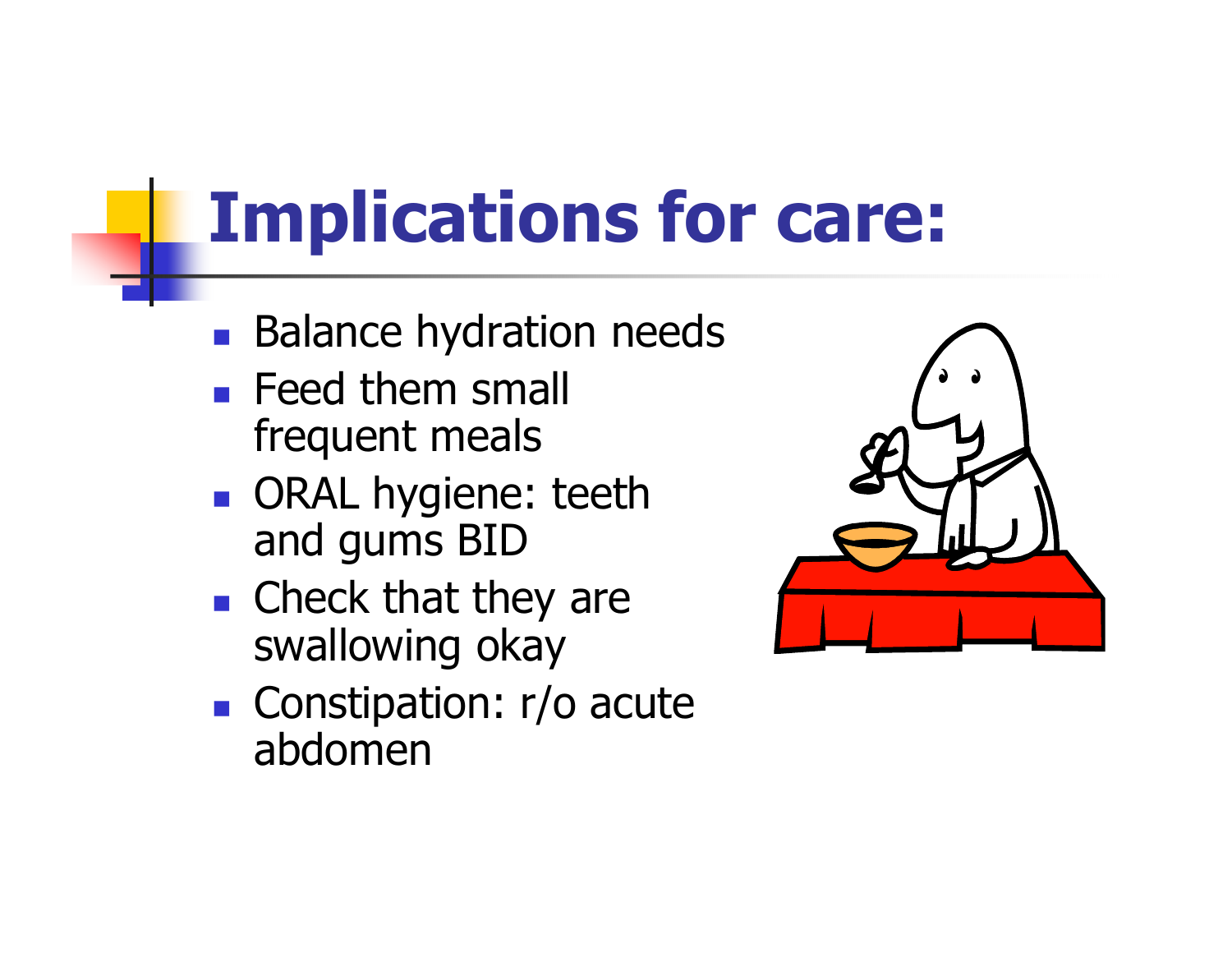#### Musculoskeletal Changes:

- $\longrightarrow$  height (average 2 inches)
- $\bullet\quad \downarrow$  muscle mass, strength & tone
- k. **D** Joints are stiffer (joint & cartilage erosion)
- $\bullet\;\mathsf{S}$  v strength & endurance
- $\bullet\;\;\forall$  bone density Calcium<br>removed from the hones removed from the bones making them more brittle and easier to break

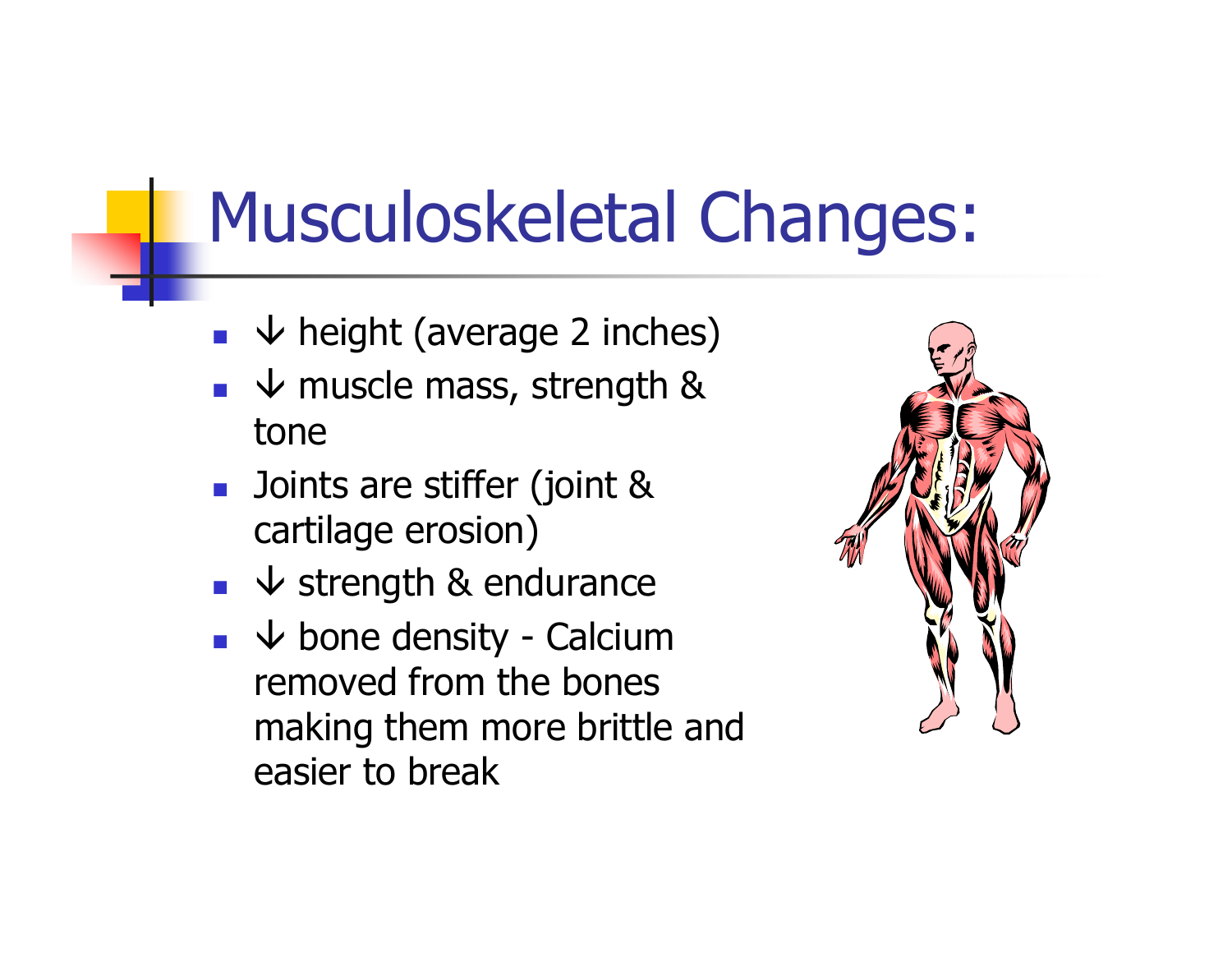# **Implications for Care:**

- T **Need to keep** moving all muscles: flexibility, strength, tone, resistance, and balance
- <u>ra</u> **Supplements:** Calcium & Vit D
- T Podiatry – proper<br>foot care & footwe foot care & footwear

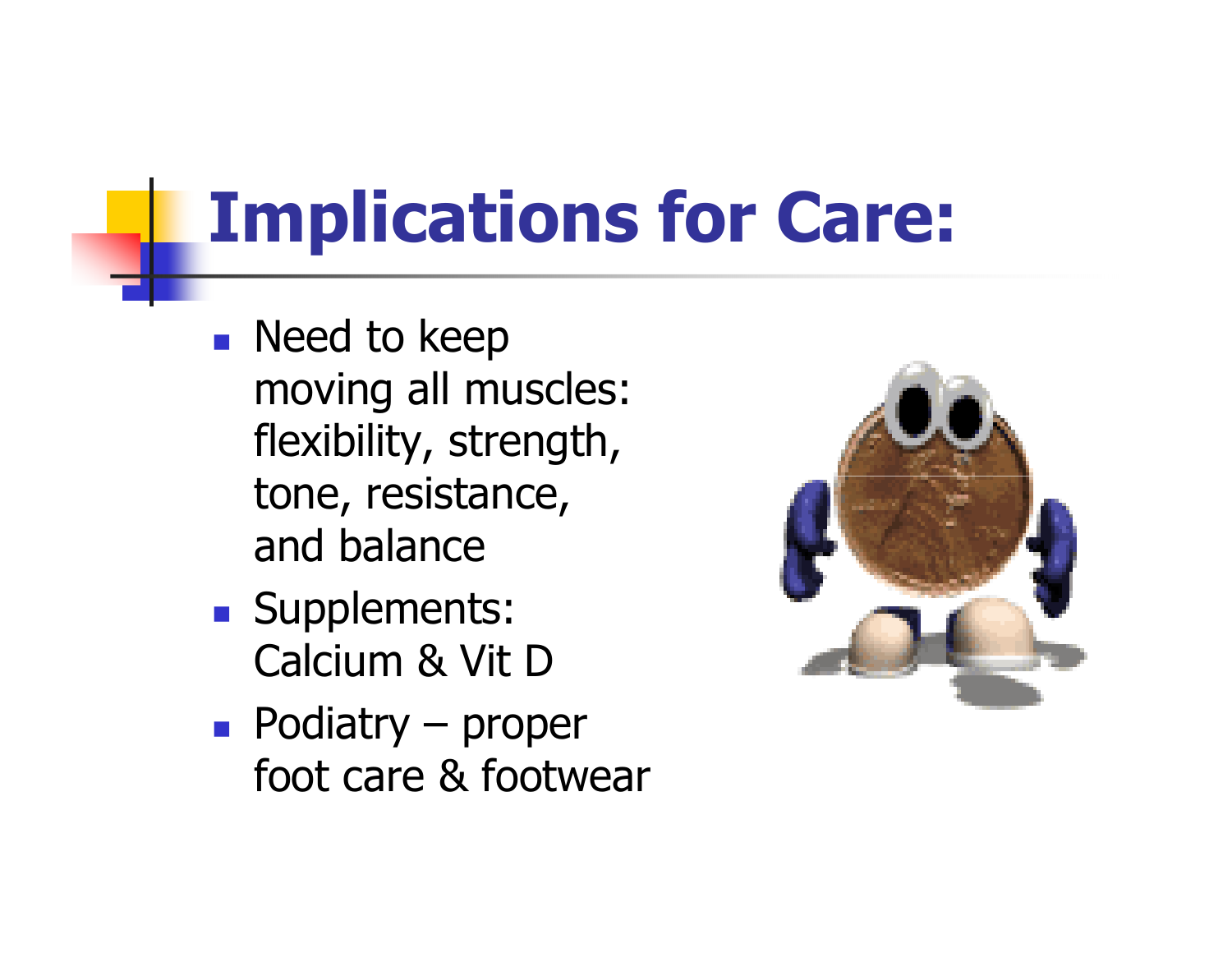# Skin changes:

- П **Less elasticity with** wrinkles, sags, dryness and extra folds
- Т, **L** loss of underlying subcutaneous fat tissue
- Т, **reduction in oil** production
- Т, **Thickened, yellow,** ridged nails

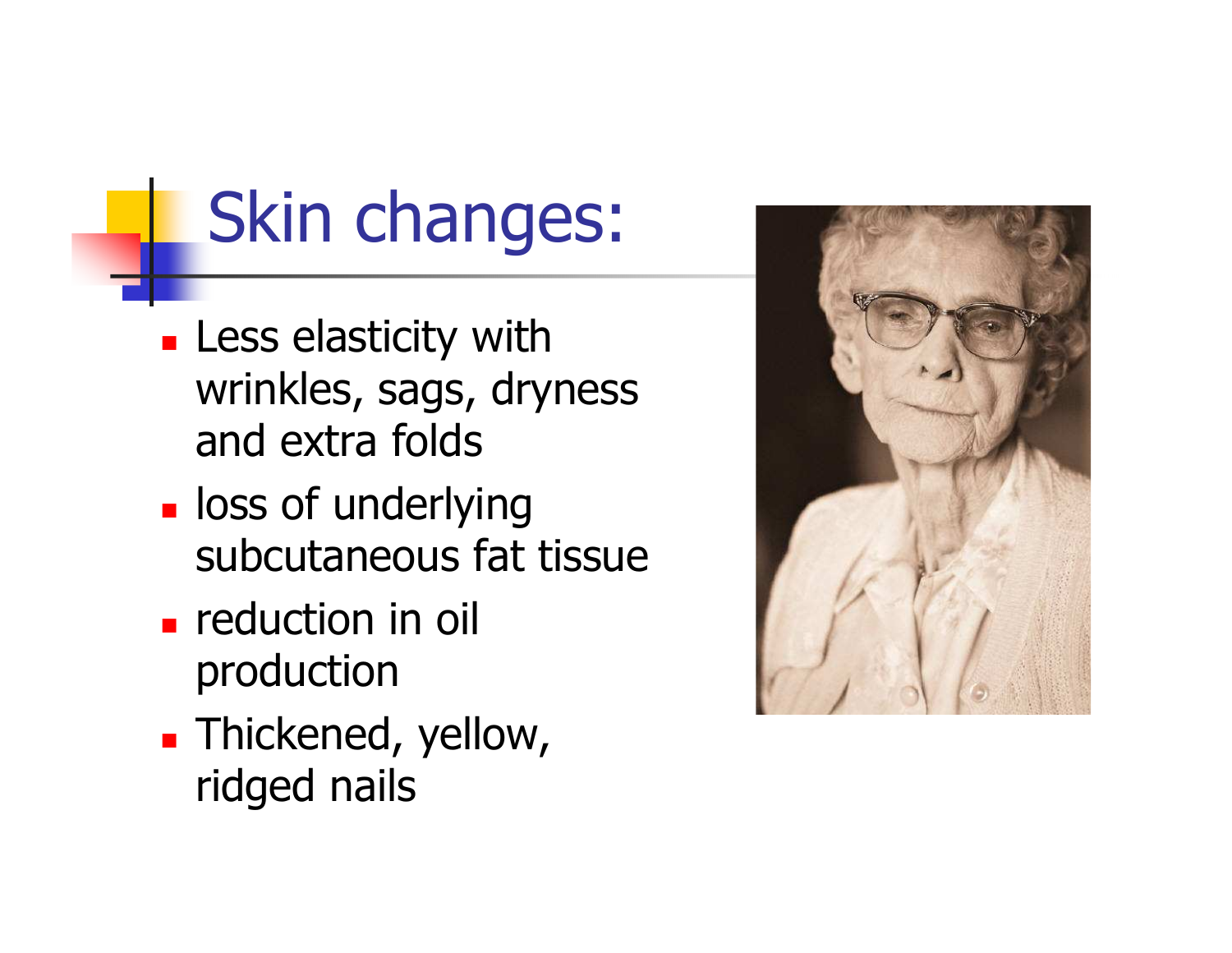# **Implications for Care:**

- $\overline{\mathbb{R}}$ Use water-based moisturizers
- $\overline{\mathbb{R}}$  Assess skin q shift & PRN (e.g. Braden Scale)
- **Pressure relief mattress**
- $\overline{\mathbb{R}}$ **Prevent shearing or friction** when moving older adults
- $\overline{\mathbb{R}}$ **Poorer thermo-regulation** system with  $\downarrow$  insulation
- $\overline{\mathbb{R}}$ **Nore fragile & slower to heal**

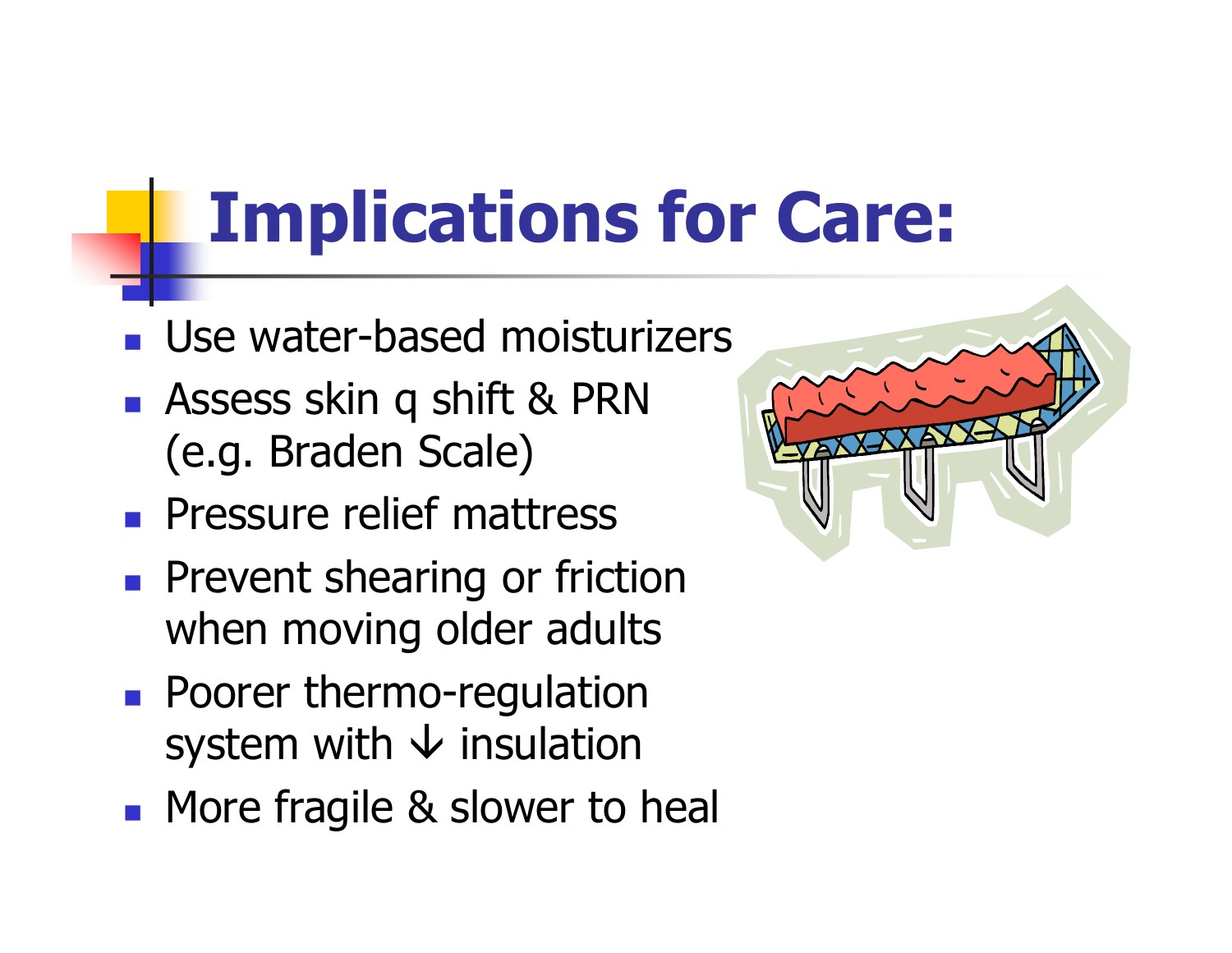## Psycho-social changes:

- $\mathbb{R}^3$ **Increased stress from multiple losses** (e.g. spouse, friends, family, income, health, home, independence)
- $\mathbb{R}^3$ **Examine their own mortality**
- **Evaluate & reminisce about their lives,** quality of life, & life goals
- $\mathbb{R}^3$ **• Depression is not a normal part of aging**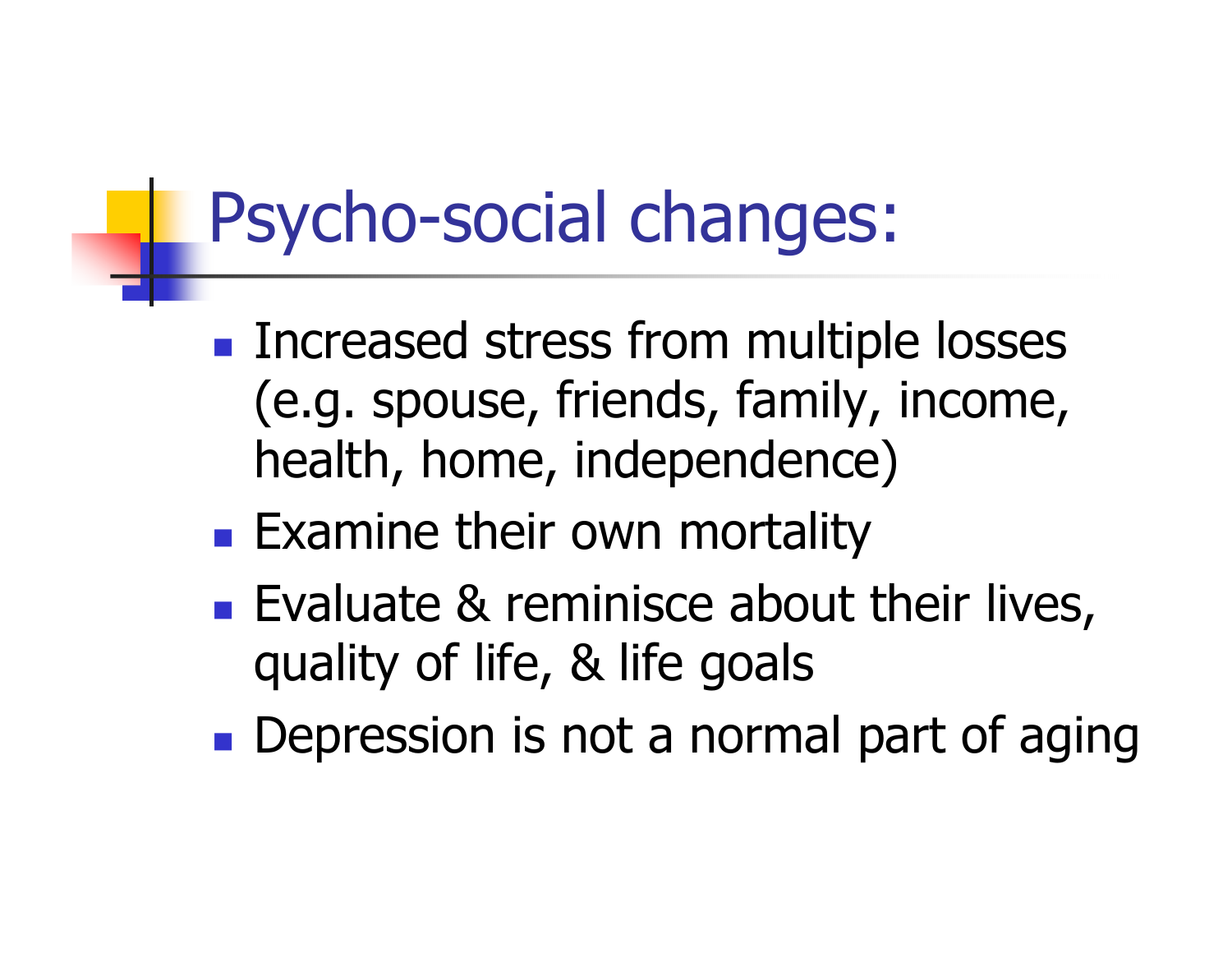# Implications for Care:

- **Service Service** Do not make assumptions, re: life or death choices; it should not be based upon age, health, or illness
- **Service Service Individual choices & decisions warrant** respect
- **Service Service** Do not assume somebody is making decisions for the older adult, ask them first
- **Service Service Reinforce and encourage life review story** telling & reminiscing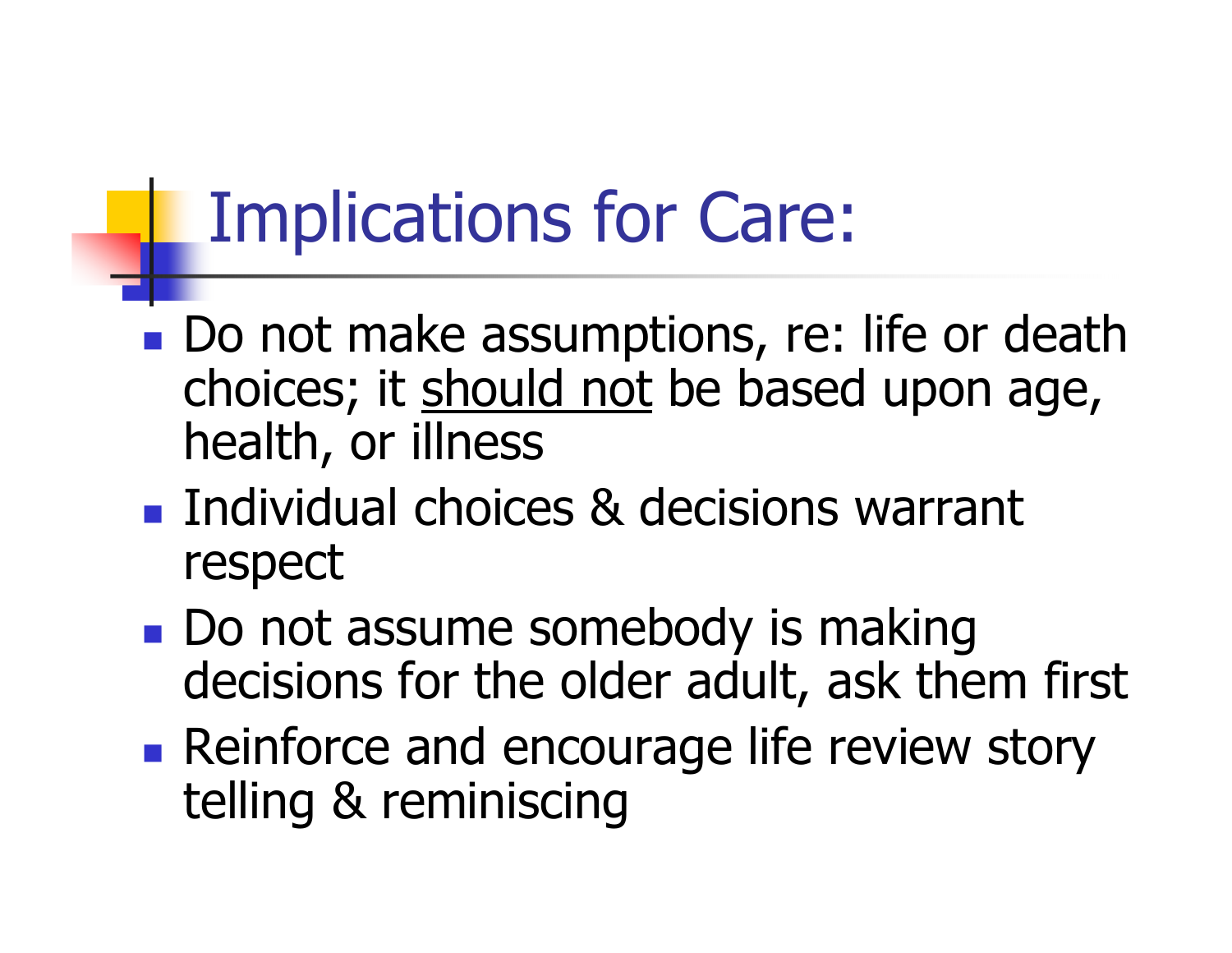#### **Handouts**

- **Service Service** Normal Changes of Aging - body<br>- Age-related Changes – man 8. do
- **Service Service Age-related Changes – man & dog**<br>- Normal Age-related changes with I
- **Normal Age-related changes with Nursing** Interventions (NI)
- **Service Service** Aging, Disuse & Disease – functional area<br>identified then look at continuum from identified then look at continuum from biological aging to age-associated disease
- **Service Service Typical vs Atypical presentation in Older** Adults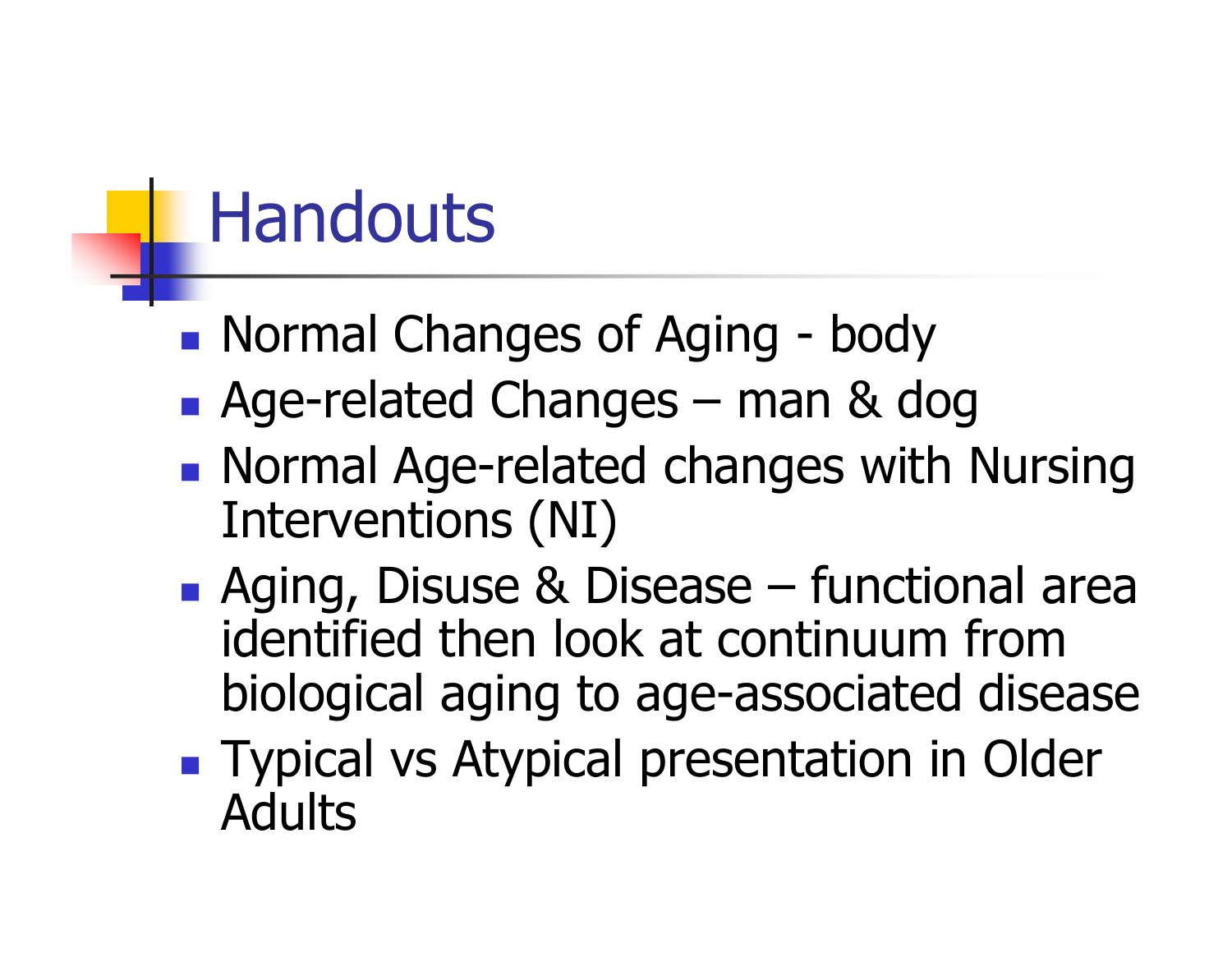# **Activity**

- T **IF In pairs, identify & discuss which age-related** changes you would find:
	- П **•** Most difficult to accept & why?
	- П **Easiest to accept & why?**
	- П What can you do to prevent this?
	- ٠ **Nhat can you do to decreasing the negative** consequences (adapt)?
- T **Report back to group on 1 age-related** change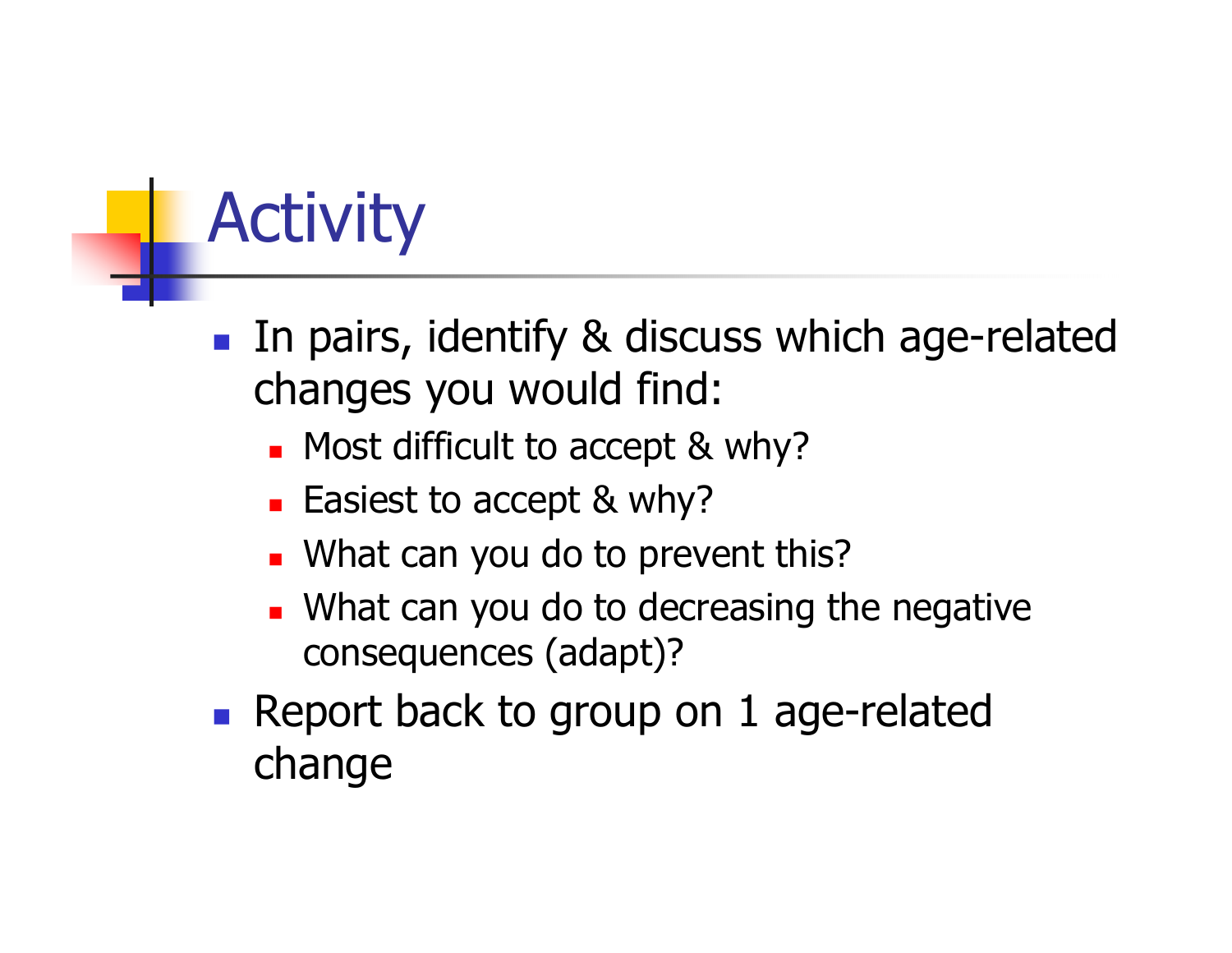# Summary: "Complexity"

- $\mathbb{R}^3$ **• Aging increases complexity**
- **Underlying chronic illnesses adds to the** complexity
- $\mathbb{R}^3$ Knowing about the normal age-related changes, the consequences of chronic illness, & the iatrogenic factors are essential when caring for the older adult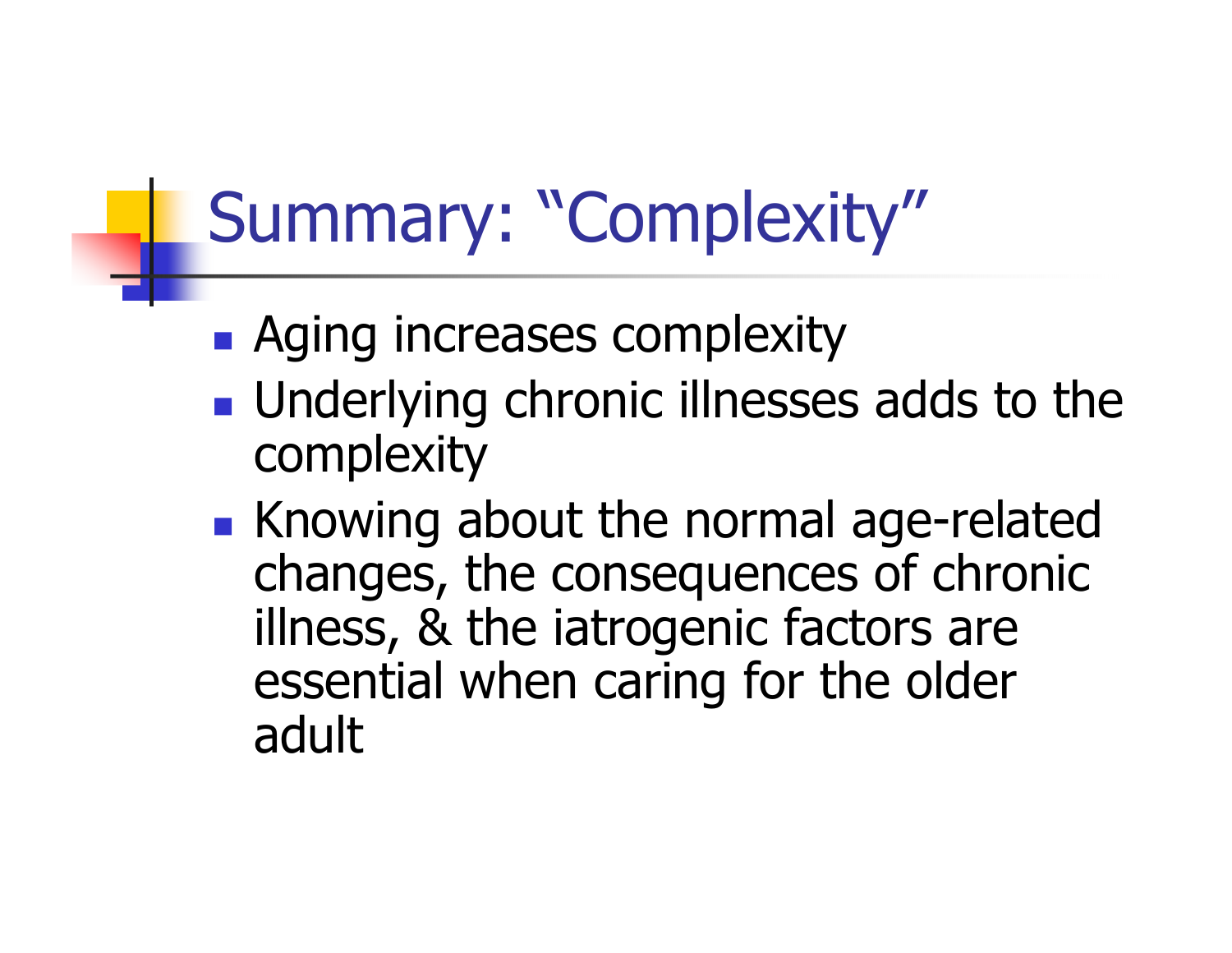#### Post test (5 questions)

 $\mathbb{R}^3$ ■ See handout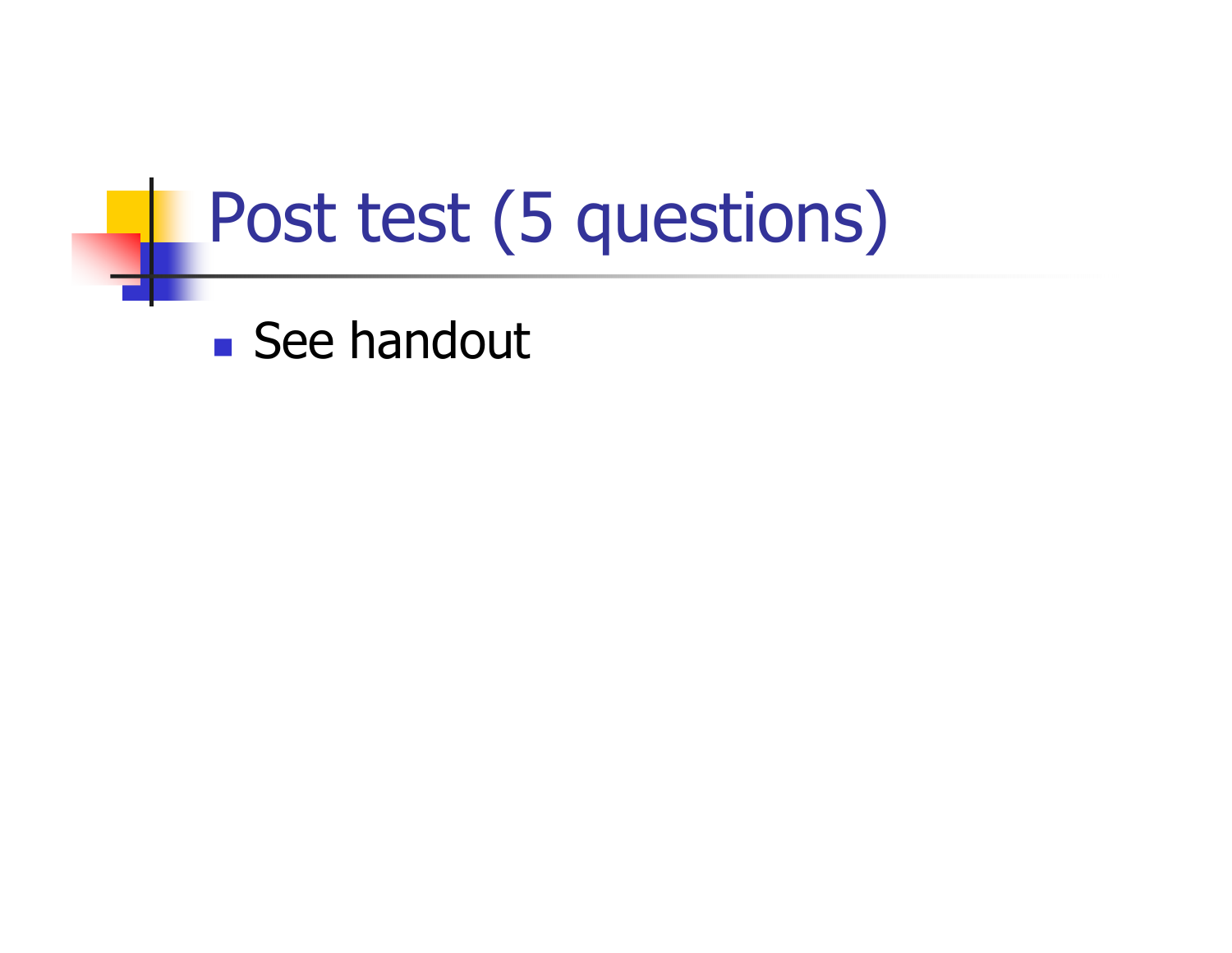#### References

- ▉ BC STATS (2006). Population extrapolation for organization planning with less error, run cycle 29 (P.E.O.P.L.E.29). Extracted from Health Data Warehouse, BC Ministry of Health Planning and BC Ministry of Health Services.
- Blanchetti & Trabucchi (2001), Special Issue on Alzheimer's Disease, Aging clinical and experimental research, 13(3), 221-230.
- Giants Quick reference to Common Conditions and Syndromes observed in Older Adults, (Available from BC Acute Care Geriatric Nurses Network website: www.acgnn.ca
- CPG (2002). CPG for the management of osteoporosis in Canada, CMAJ, 167, S1-34.
- **Ebersole & Hess (2001). Geriatric Nursing & Healthy Aging. Mosby: St. Louis.**
- $\sim$ Forciea, Schwab, Raziano, & Lavizzo (2003). Geriatric Secrets 3rd edition.
- П Fraser Health (2006, August). Geriatric Emergency Network Initiative (GENI). Workshop conducted in Delta, BC.
- Gillis, A. & MacDonald, B. (2005). Deconditioning in the Hospitalized Elderly, Cdn Nurse, 101(6), 16-20. ▉